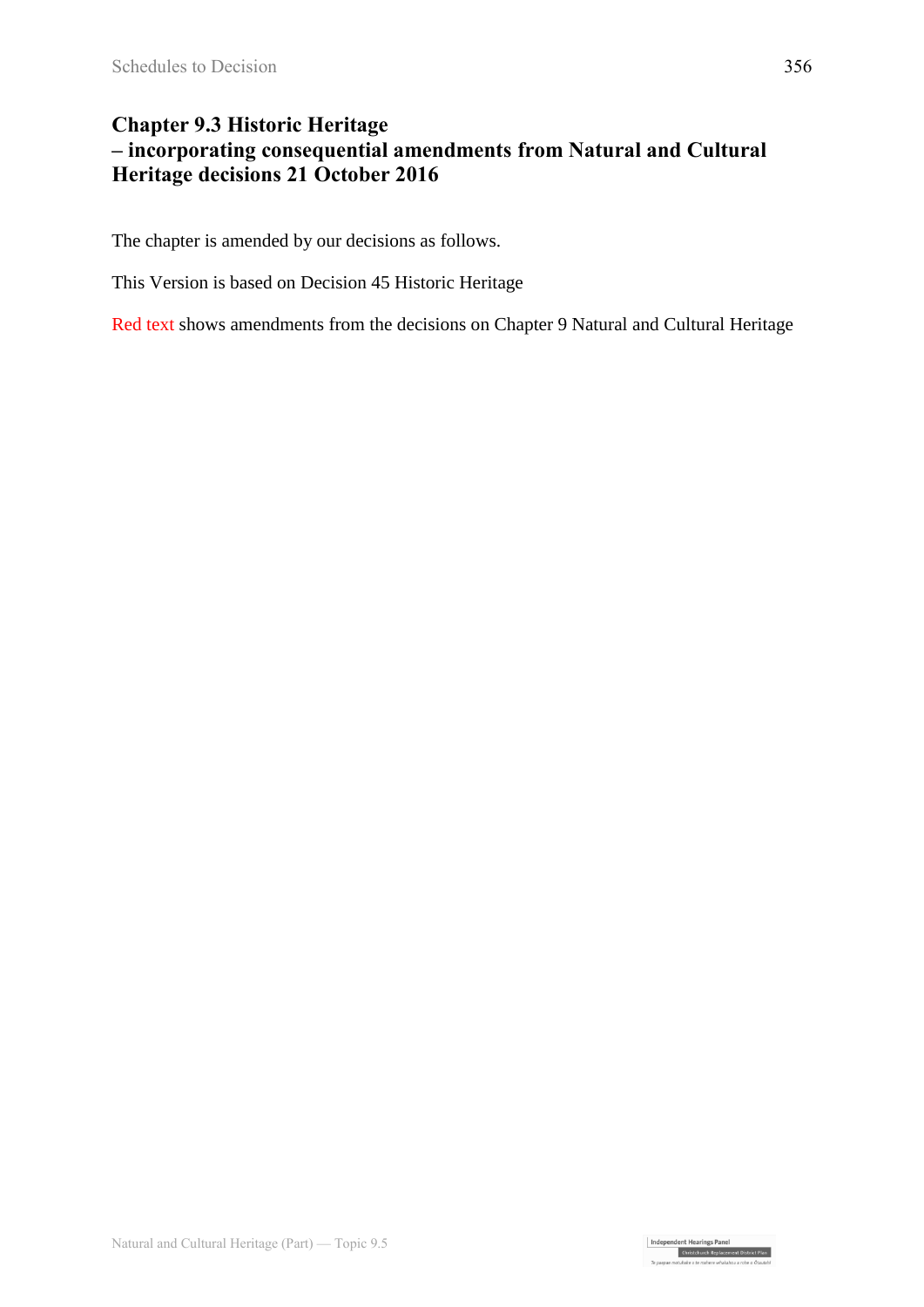# **Chapter 9 Natural and Cultural Heritage**

# **9.3 Historic heritage**

## **9.3.1 Introduction**

This introduction is to assist the lay reader to understand how this chapter works and what it applies to. It is not an aid to interpretation in a legal sense.

This sub-chapter relates to the management of the District's significant historic heritage. The values of heritage items, heritage settings and heritage areas of the District are identified in a series of schedules appended to this sub-chapter and shown on the planning maps.

The objectives, policies, rules, standards and matters of discretion in this sub-chapter are intended to provide for the protection of significant historic heritage, while also recognising the impact of the Canterbury earthquakes on heritage items and the effect of engineering and financial factors on the ability to retain, restore, and continue using them.

The provisions in this chapter give effect to the Chapter 3 Strategic Directions Objectives.

## **9.3.2 Objectives and policies**

### **9.3.2.1 Objective – Historic heritage**

- a. The overall contribution of historic heritage to the District's character and identity is maintained through the protection and conservation of significant historic heritage across the district in a way which:
	- i. enables and supports:
		- A. the ongoing retention, use and adaptive re-use;
		- B. the maintenance, repair, upgrade, restoration and reconstruction; and
		- C. in some situations, the demolition;

of historic heritage; and

ii. recognises the condition of buildings, particularly those that have suffered earthquake damage, and the effect of engineering and financial factors on the ability to retain, restore, and continue using them.

Independent Hearings Panel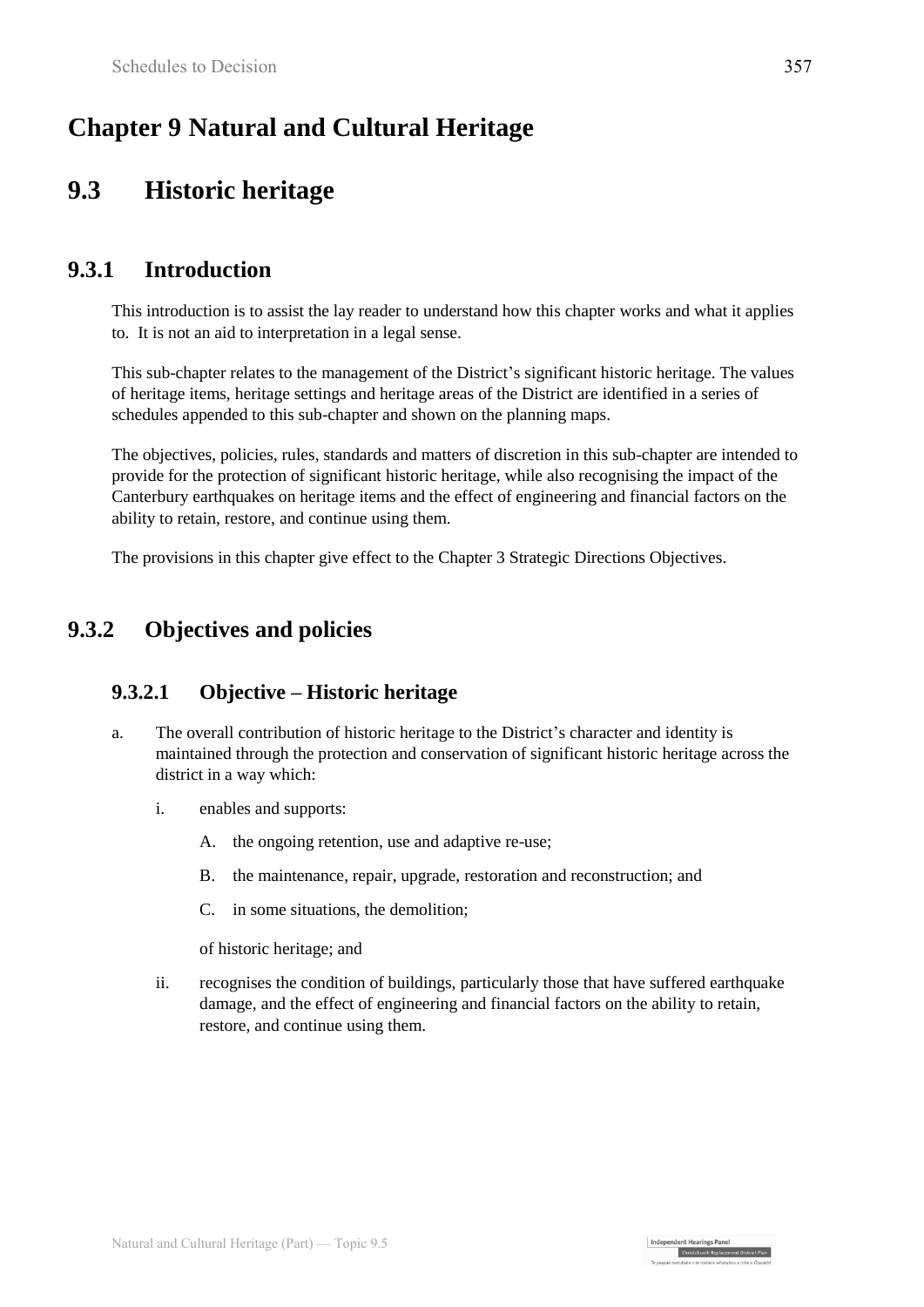### **9.3.2.2 Policy - Identification and assessment of historic heritage for scheduling in the District Plan**

- a. Identify historic heritage throughout the District which represents cultural and historic themes and activities of importance to the District, and assess their heritage values for significance in accordance with the criteria set out in Appendix 9.3.7.1.
- b. Assess the identified historic heritage in order to determine whether each qualifies as 'Significant' or 'Highly Significant' according to the following:
	- i. to be categorised as meeting the level of 'Significant' (Group 2), the historic heritage shall:
		- A. meet at least one of the heritage values in Appendix 9.3.7.1 at a significant or highly significant level; and
		- B. be of significance to the District (and may also be of significance nationally or internationally), because it conveys aspects of the District's cultural and historical themes and activities, and thereby contributes to the District's sense of and identity; and
		- C. have a moderate degree of authenticity (based on physical and documentary evidence) to justify that it is of significance to the District; and
		- D. have a moderate degree of integrity (based on how whole or intact it is) to clearly demonstrate that it is of significance to the District.
	- ii. to be categorised as meeting the level of 'Highly Significant' (Group 1), the historic heritage shall:
		- A. meet at least one of the heritage values in Appendix 9.3.7.1 at a highly significant level; and
		- B. be of high overall significance to the District (and may also be of significance nationally or internationally), because it conveys important aspects of the District's cultural and historical themes and activities, and thereby makes a strong contribution to the district's sense of place and identity; and
		- C. have a high degree of authenticity (based on physical and documentary evidence); and
		- D. have a high degree of integrity (particularly whole or intact heritage fabric and heritage values).
- c. Schedule significant historic heritage as heritage items and heritage settings where each of the following are met:
	- i. the thresholds for Significant (Group 2) or Highly Significant (Group 1) as outlined in Policy 9.3.2.2b(i) or (ii) are met; and
	- ii. in the case of interior heritage fabric, it is specifically identified in the schedule;

unless

iii. the physical condition of the heritage item, and any restoration, reconstruction, maintenance, repair or upgrade work would result in the heritage values and integrity of

| Independent Hearings Pane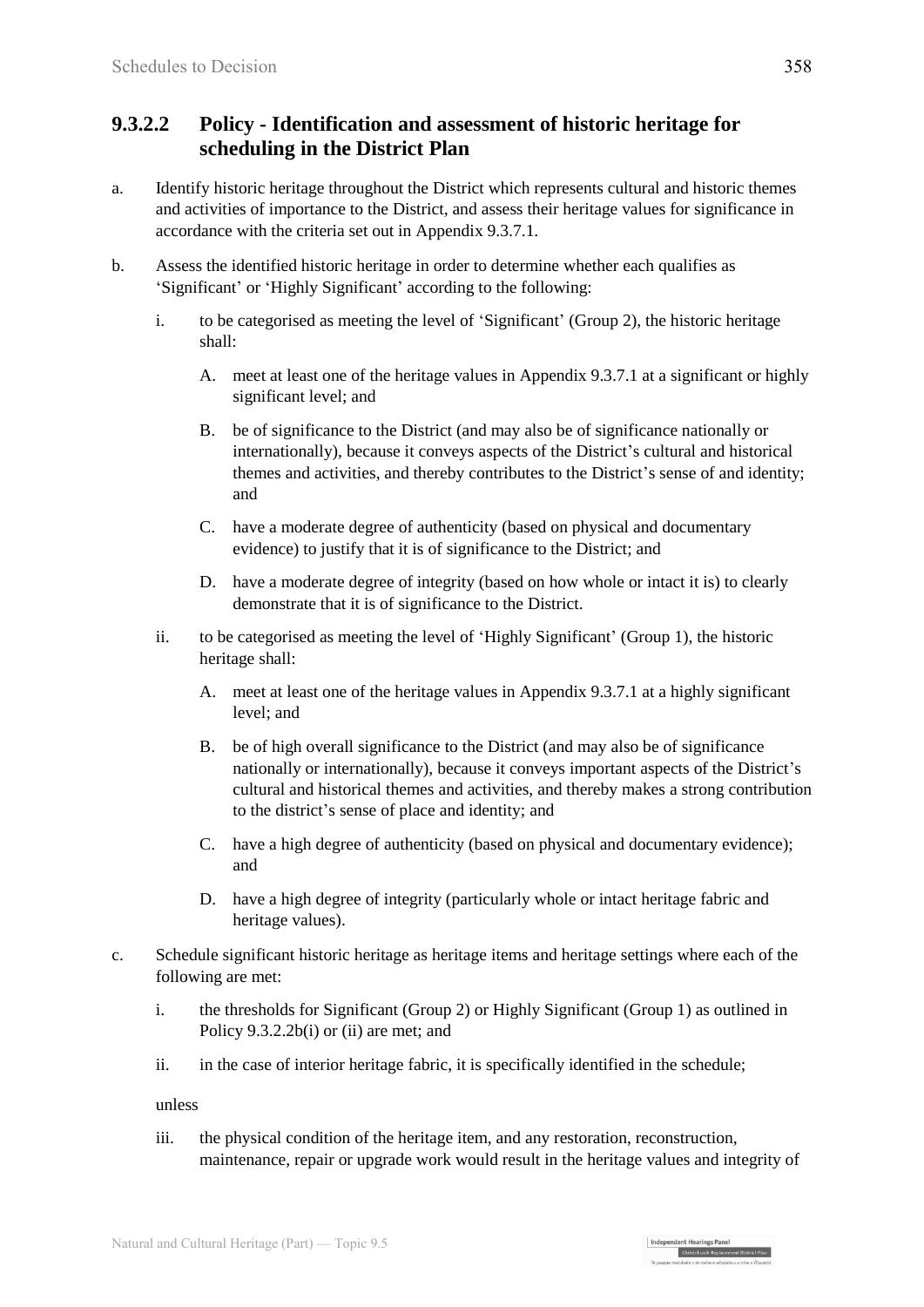the heritage item being compromised to the extent that it would no longer retain its heritage significance; and/or

iv. there are engineering and financial factors related to the physical condition of the heritage item that would make it unreasonable or inappropriate to schedule the heritage item.

## **9.3.2.3 Policy - Heritage areas**

- a. Identify groups of related historic heritage within a geographical area which represent important aspects of the District's cultural and historic themes and activities and assess them for significance and their relationship to one another according to:
	- i. the criteria set out in Policy 9.3.2.2; and
	- ii. the extent to which the area is a comprehensive, collective and integrated place.
- b. Schedule historic heritage areas that have been assessed as significant in accordance with Policy 9.3.2.3(a).

## **9.3.2.4 Policy - Management of scheduled historic heritage**

- a. Manage the effects of subdivision, use and development on the heritage items, heritage settings and heritage areas which are scheduled in a way that:
	- i. provides for the ongoing use and adaptive reuse of scheduled historic heritage in a manner that is sensitive to their heritage values while recognising the need for works to be undertaken to accommodate their long term retention, use and sensitive modernisation and the associated engineering and financial factors;
	- ii. recognises the need for a flexible approach to heritage management, with particular regard to enabling repairs, heritage investigative works, heritage upgrades to meet building code requirements, restoration and reconstruction, in a manner which is sensitive to the heritage values of the scheduled historic heritage; and
	- iii. subject to i. and ii., protects their particular heritage values from inappropriate subdivision, use and development.
- b. Undertake any work on heritage items and heritage settings in accordance with the following principles:
	- i. focus any changes to those parts of heritage items or heritage settings, which have more potential to accommodate change (other than where works are undertaken as a result of damage), recognising that heritage settings and Significant (Group 2) heritage items are potentially capable of accommodating a greater degree of change than Highly Significant (Group 1) heritage items;
	- ii. conserve, and wherever possible enhance, the authenticity and Integrity of heritage items and heritage settings, particularly in the case of Highly Significant (Group 1) heritage items and heritage settings;
	- iii. identify, minimise and manage risks or threats to the structural integrity of the heritage item and the heritage values of the heritage item, including from natural hazards;

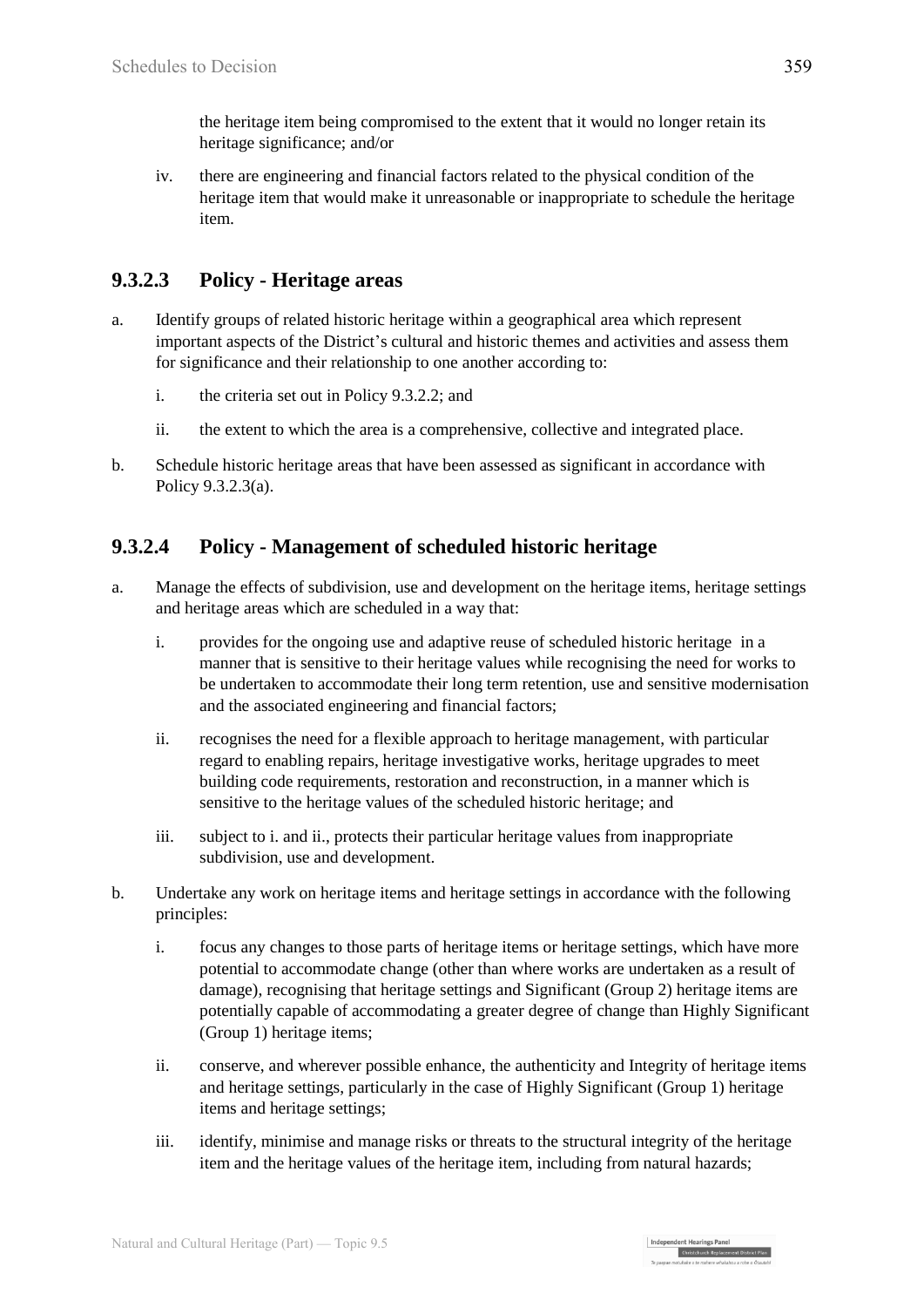- iv. document the material changes to the heritage item and heritage setting;
- v. be reversible wherever practicable (other than where works are undertaken as a result of damage); and
- vi. distinguish between new work and existing heritage fabric in a manner that is sensitive to the heritage values.

## **9.3.2.5 Policy - Archaeological sites**

a. Assist Heritage New Zealand Pouhere Taonga in the identification and protection of archaeological sites.

## **9.3.2.6 Policy – Ongoing use of heritage items and heritage settings**

- a. Provide for the ongoing use and adaptive re-use of heritage items and heritage settings (in accordance with Policy 9.3.2.4), including the following:
	- i. repairs and maintenance;
	- ii. temporary activities;
	- iii. specific exemptions to zone and transport rules to provide for the establishment of a wider range of activities;
	- iv. alterations, restoration, reconstruction and upgrades to heritage items, including seismic, fire and access upgrades;
	- v. signs on heritage items and within heritage settings; and
	- vi. new buildings in heritage settings.

#### **9.3.2.7 Policy - Relocation of heritage items within and beyond heritage settings**

- a. Provide for the relocation of a heritage item within its heritage setting, where the relocation will maintain the heritage significance of the heritage item.
- b. Protect heritage items from relocation beyond its heritage setting, except:
	- i. when alternatives which retain the item within its setting have been explored, and relocation is demonstrated to be the only reasonable option to provide for the retention and ongoing viable use, including adaptive re-use of the heritage item and maintaining heritage significance; and
	- ii. where the location provides a setting compatible with the item's heritage value.

### **9.3.2.8 Policy - Utilities**

a. Ensure that utilities, where they are required by their locational, technical or operational requirements to be located within, or on, a heritage item or heritage setting are appropriately

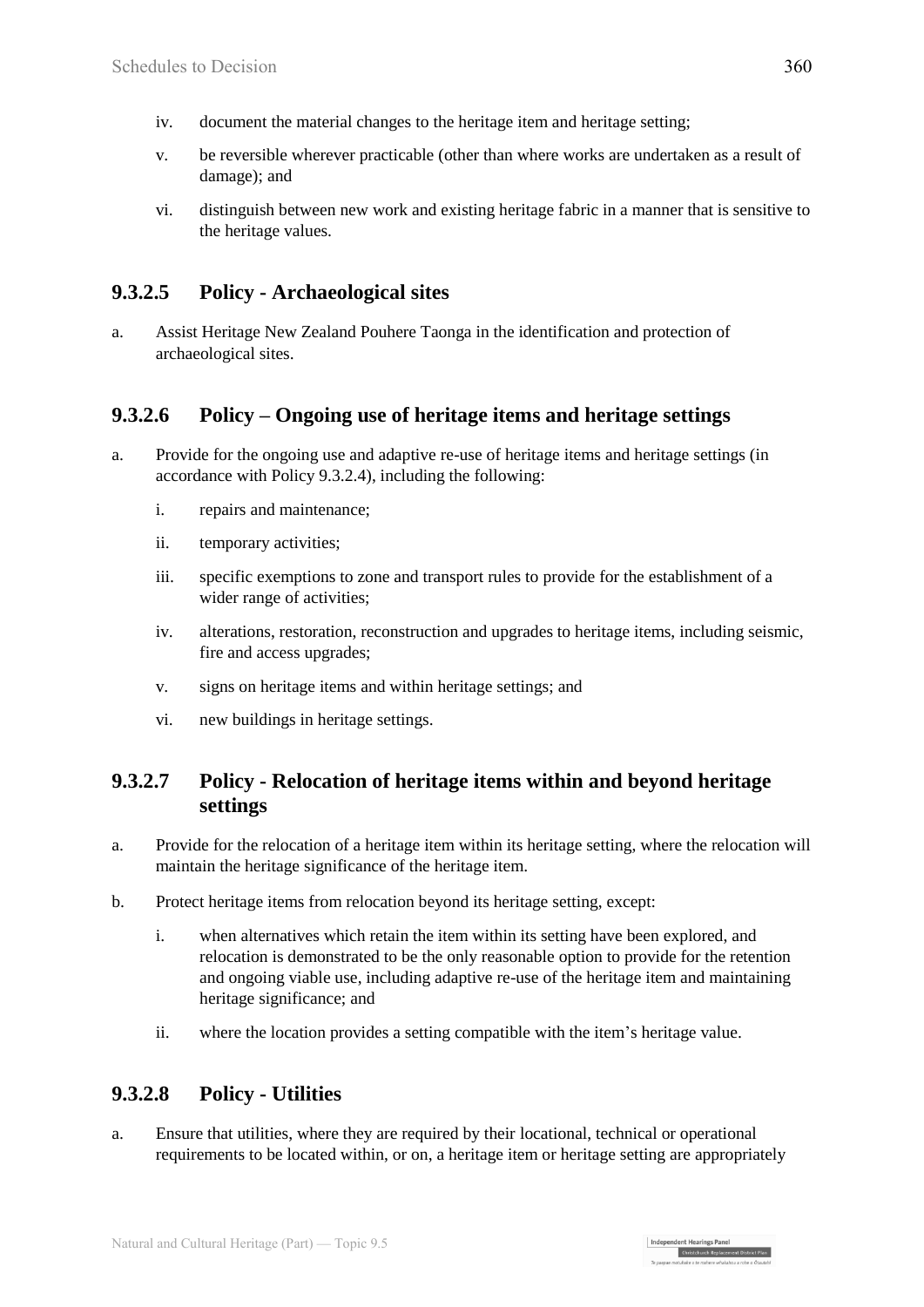designed, located and installed to maintain, as far as practicable, the particular heritage values of that heritage item or heritage setting.

### **9.3.2.9 Policy - Demolition of heritage items**

- a. When considering the appropriateness of the demolition of a scheduled heritage item have regard to the following matters:
	- i. whether there is a threat to life and/or property for which interim protection measures would not remove that threat;
	- ii. whether the extent of the work required to retain and/or repair the heritage item is of such a scale that the heritage values and integrity of the heritage item would be significantly compromised;
	- iii. whether the costs to retain the heritage item (particularly as a result of damage) would be unreasonable;
	- iv. the ability to retain the overall heritage values and significance of the heritage item through a reduced degree of demolition; and
	- v. the level of significance of the heritage item.

#### **9.3.2.10 Policy - Awareness and education of historic heritage**

- a. Enhance the community's awareness and understanding of the values of historic heritage, including sites of Ngāi Tahu cultural significance, through education initiatives.
- b. Promote the use of conservation plans.

#### **9.3.2.11 Policy - Incentives and assistance for historic heritage**

a. Provide incentives (including financial incentives) and technical advice to assist in achieving the retention, conservation and ongoing use of historic heritage, including earthquake repairs and seismic strengthening, in recognition of the public good value of heritage to the community.

### **9.3.2.12 Future Work Programme**

a. The Council will facilitate further identification and assessment of heritage items, including interior heritage fabric, heritage settings and heritage areas for inclusion in the district plan over time.

## **9.3.3 How to interpret and apply the rules**

a. These rules apply to scheduled heritage items and heritage settings of Highly Significant (Group 1) and Significant (Group 2), and scheduled heritage areas.

Independent Hearings Panel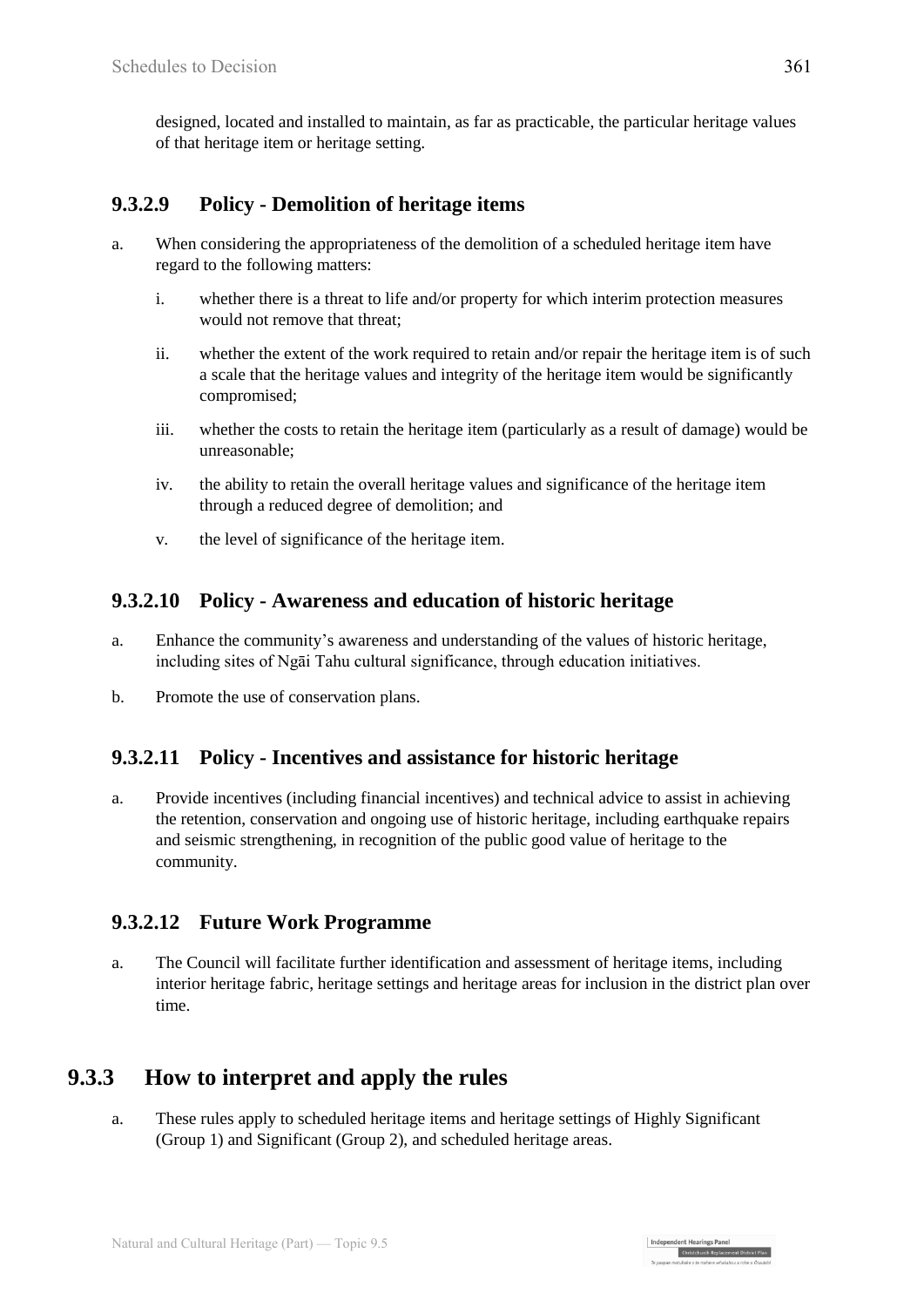- b. The planning maps identify sites that contain a heritage item and heritage setting, and heritage areas. Reference should also be made to:
	- i. Appendix 9.3.7.2 Schedule of significant historic heritage;
	- ii. Appendix 9.3.7.3 Schedule of heritage areas;
	- iii. Heritage aerial maps heritage items and heritage settings for:
		- A. Christchurch City and Banks Peninsula; and
		- B. Central City.
- c. The schedule of significant historic heritage (Appendix 9.3.7.2) contains the heritage item(s) which have met the significance threshold and their associated heritage setting. Where the heritage item is an area of open space, this is stated in the schedule in Appendix 9.3.7.2. Where the interior of a heritage item is specifically scheduled this is stated in Appendix 9.3.7.2, with the specific interior heritage fabric protected for that heritage item described in the Register of Interior Heritage Fabric which is a document incorporated by reference in this District Plan.
- d. The Heritage aerial maps heritage items and heritage settings show an outline of each heritage item. The item outline shows the extent of the roofline and the footprint of the parts or whole of the features contained within the heritage item. The Heritage aerial maps also show the extent of the associated setting, which do not always follow cadastral boundaries. Some open spaces contain multiple individual heritage items and settings and have status as a heritage item in their own right.
- e. The rules that apply to heritage items and heritage settings are contained in the Activity status tables (including activity specific standards) in Rules 9.3.4.1 to 9.3.4.5.
- f. Activities within scheduled heritage items, heritage settings and heritage areas are also subject to the rules contained in other sub-chapters of Chapter 9 Natural and Cultural Heritage, the rules in the relevant zone chapters, and the activity status tables, rules and standards in the following chapters (unless stated otherwise below):
	- 5 Natural Hazards;
	- 6 General Rules and Procedures;
	- 7 Transport;
	- 8 Subdivision, Development and Earthworks;
	- 11 Utilities and Energy; and
	- 12 Hazardous Substances and Contaminated Land.
- g. Specific exemptions to zone and transport rules to enable a wider range of activities to establish within scheduled heritage items and heritage settings are identified in Appendix 9.3.7.4. These specific exemptions only apply where:
	- i. the heritage item is retained in situ; or
	- ii. resource consent has been granted for relocation of the heritage item within its heritage setting.

| Independent Hearings Pane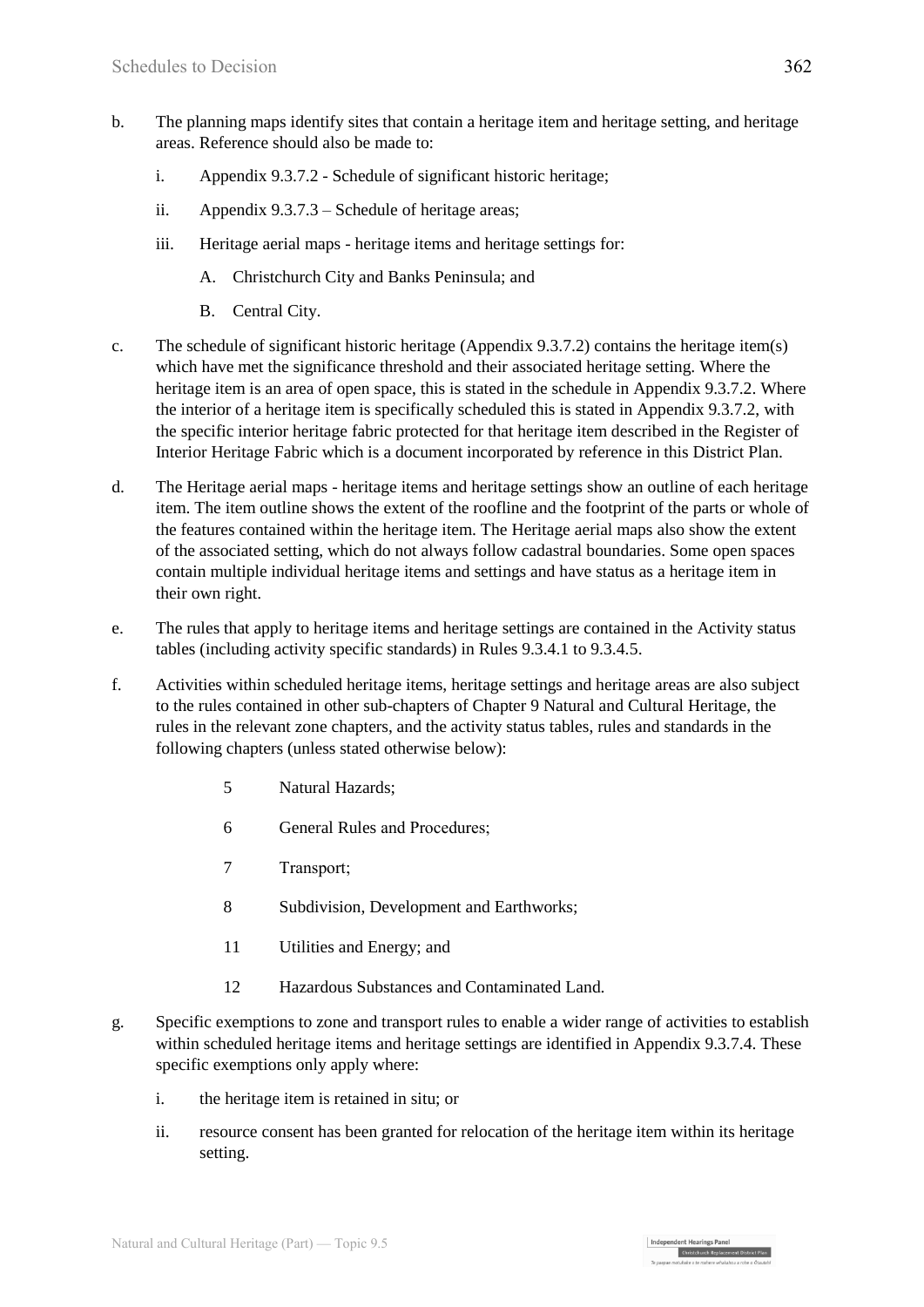- h. For signage on scheduled heritage items and in scheduled heritage settings the rules in Chapter 6 apply, except as expressly stated under Rule 9.3.4.1 P6 and Rule 9.3.4.3 RD7.
- i. Activities are permitted in scheduled heritage settings (subject to other rules in this Plan), except for new buildings in heritage settings (Rule 9.3.4.3 RD2) and temporary structures and signage in heritage settings (Rule 9.3.4.1 P4, P5 and P6).
- j. The rules that relate to utilities within or on heritage items or heritage settings can be found in Chapter 11 Utilities and Energy. The rules in Sub-chapter 9.3 do not apply to utilities, other than the matters of discretion in Rule 9.3.6.

The rules in Chapter 11 that relate to heritage items or heritage settings shall not apply to works undertaken to electrical equipment located within heritage items in the Schedule of Significant Historic Heritage (in Appendix 9.3.7.2) as heritage item numbers 201, 207, 489, 544, 600 and 624, where such works are associated with the replacement, repair, maintenance and minor upgrading of the electricity distribution network.

The rules in Chapter 11 that relate to heritage items shall not apply to the Hagley Park heritage item, other than to heritage items and heritage settings individually scheduled in the Schedule of Significant Historic Heritage in Appendix 9.3.7.2.

- k. The following exemptions apply in relation to Rule 9.3.4 Activity Status Tables
	- i. For the Annandale Woodshed heritage setting (12 Starvation Gully Road) Rule 9.3.4.3 RD1 and RD2 shall not apply to the modification of, or new stockyards within, the heritage setting.
	- ii. For the Elmwood Park heritage item, the rules for heritage items shall not apply to the area shown as marked on the heritage aerial map 672.
	- iii. For the Hagley Park heritage item, Rule 9.3.4 Activity Status Tables shall not apply, other than to heritage items and heritage settings individually scheduled in Appendix 9.3.7.2.
- l. The matters of discretion for heritage areas apply only to the Akaroa Heritage Area (HA1), and apply when triggered by a rule in the zone chapter.
- m. The Council maintains a record of information held in relation to scheduled historic heritage in the form of a Heritage Statement of Significance (HSOS). A copy of the relevant HSOS can be accessed via the electronic plan though a link from the Scheduled Heritage Item or Setting number or a hard copy can be requested from the Council. The HSOS does not form part of the plan, and is simply a ready reference tool recording information known to the Council that supported the RMA s32 evaluation for the Chapter. The HSOS may be updated by the Council from time to time, if further information becomes available.

#### Advice Note:

Reference should also be made to other applicable legislation and requirements including the following:

- 1. The Building Act and Building Code;
- 2. The Heritage New Zealand Pouhere Taonga Act 2014 in relation to any modification or destruction of archaeological sites;

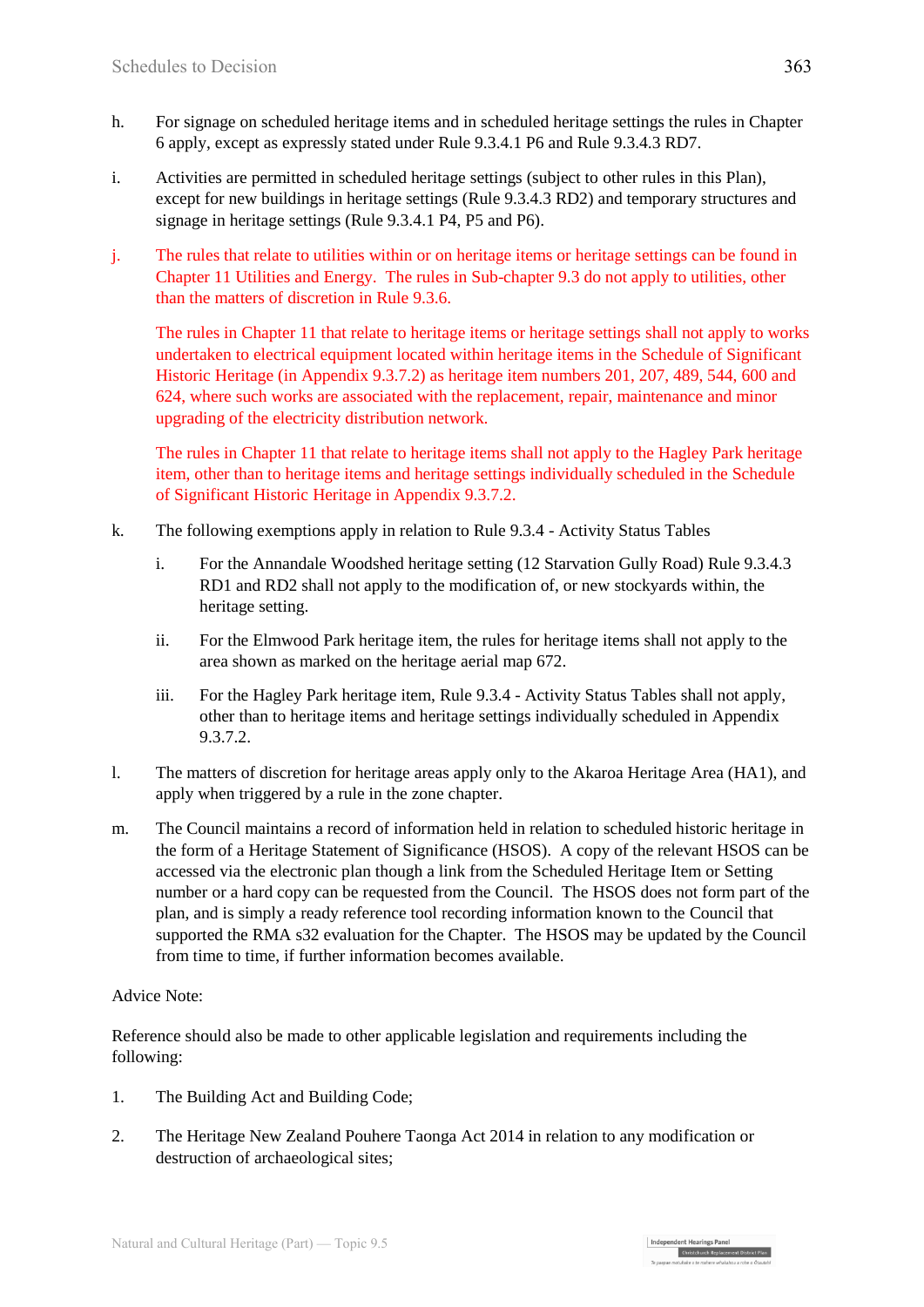- 3. In relation to crematoria and cemeteries, work involving monuments may also require a Monumental Work Permit from Council's Assets and Network Unit; and
- 4. Any work affecting scheduled heritage items and scheduled heritage settings which may be subject to heritage orders are required to comply with the separate procedures specified in Part 8 of the Resource Management Act 1991.

## **9.3.4 Rules — Activity Status Tables**

### **9.3.4.1 Permitted activities**

The following rules apply to scheduled heritage items and heritage settings in Appendix 9.3.7.2 and identified on the planning maps.

The activities listed below are permitted activities if they meet the activity specific standards set out in this table.

Activities may also be controlled, restricted discretionary, discretionary, or non-complying as specified in Rules 9.3.4.2 to 9.3.4.5.

The rules in the table below include restrictions on what may be done with heritage fabric. Confirmation that particular fabric is not heritage fabric, and therefore is not subject to those rules/standards, can be obtained by obtaining a certificate in accordance with Appendix 9.3.7.6 - Certification of non-heritage fabric.

| <b>Activity</b> |                                              | <b>Activity specific standards</b>                                                                                                                                                                                                                                                                                                                                                                                                                   |  |  |
|-----------------|----------------------------------------------|------------------------------------------------------------------------------------------------------------------------------------------------------------------------------------------------------------------------------------------------------------------------------------------------------------------------------------------------------------------------------------------------------------------------------------------------------|--|--|
| <b>P1</b>       | Maintenance of a scheduled<br>heritage item. | Any temporary scaffolding must be erected:<br>a.<br>$\mathbf{i}$ .<br>without fixing to the heritage item (except where this<br>would breach health and safety requirements) and<br>protective material must be used to prevent damaging<br>the surface of the heritage fabric; or                                                                                                                                                                   |  |  |
|                 |                                              | ii.<br>in accordance with the design and/or supervision of a<br>heritage professional and where the works involve<br>structural changes and the heritage professional is not<br>also a registered architect, a registered architect.                                                                                                                                                                                                                 |  |  |
| P <sub>2</sub>  | Repairs to a scheduled heritage<br>item.     | The heritage fabric removed is limited to the amount<br>a.<br>necessary to carry out the repairs.<br>b. Any repairs shall be undertaken:<br>i.<br>in accordance with the following:<br>A. any temporary scaffolding must be erected without<br>fixing to the heritage item (except where this would<br>breach health and safety requirements) and<br>protective material must be used to prevent<br>damaging the surface of the heritage fabric; and |  |  |
|                 |                                              | B. introduced or new materials and new work shall be.                                                                                                                                                                                                                                                                                                                                                                                                |  |  |

Exemptions relating to this rule can be found in Rule  $9.3.3 \text{ k.}$ 

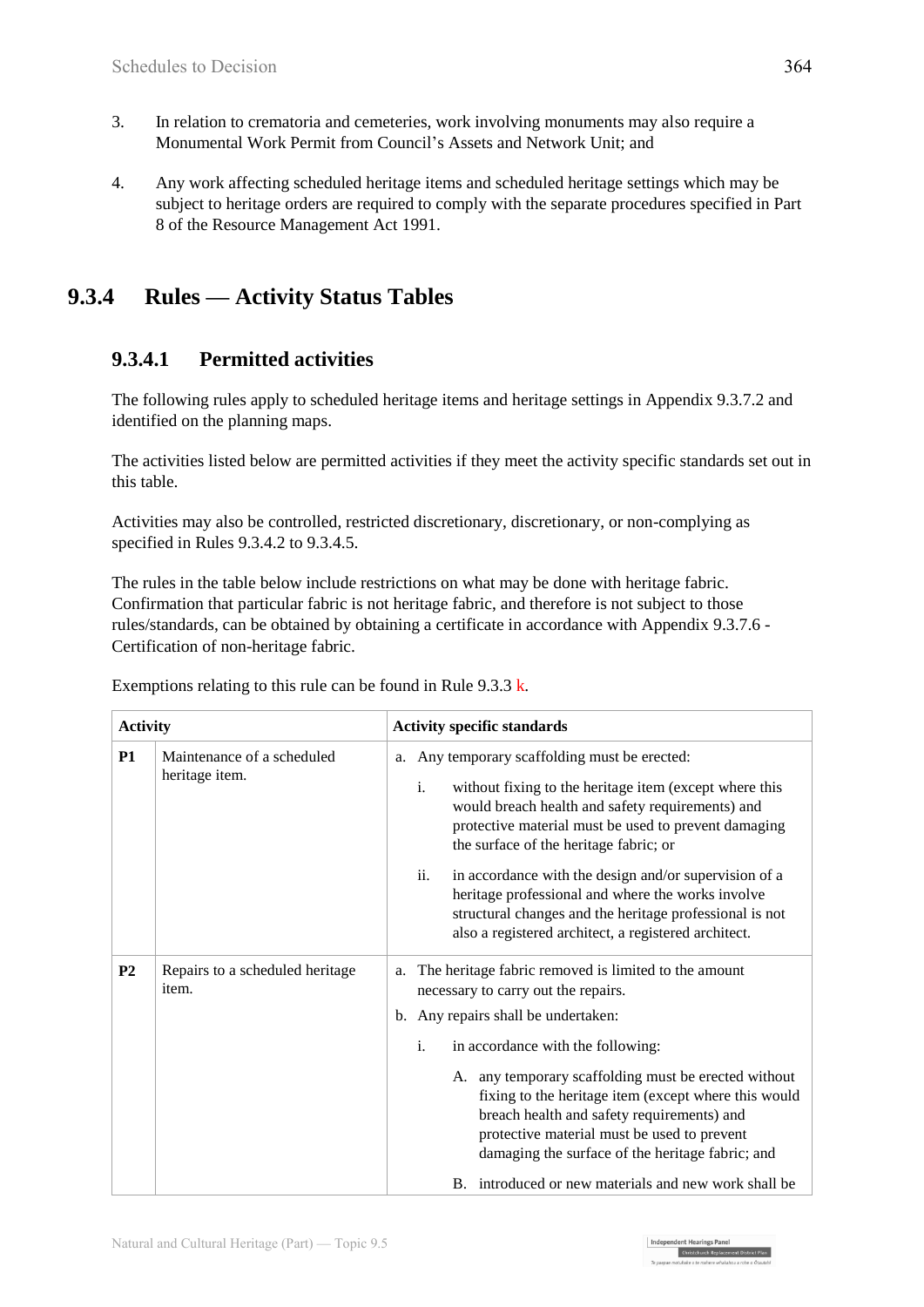| <b>Activity</b> |                                                                                                                                                                                                          | <b>Activity specific standards</b>                                                                                                                                                                                                                                                                                              |  |  |
|-----------------|----------------------------------------------------------------------------------------------------------------------------------------------------------------------------------------------------------|---------------------------------------------------------------------------------------------------------------------------------------------------------------------------------------------------------------------------------------------------------------------------------------------------------------------------------|--|--|
|                 |                                                                                                                                                                                                          | identifiable by use of a recognised conservation<br>technique such as date stamping.                                                                                                                                                                                                                                            |  |  |
|                 |                                                                                                                                                                                                          | C. the area the heritage fabric has been removed from<br>shall be made weathertight.                                                                                                                                                                                                                                            |  |  |
|                 |                                                                                                                                                                                                          | <b>Or</b>                                                                                                                                                                                                                                                                                                                       |  |  |
|                 |                                                                                                                                                                                                          | in accordance with the design and/or supervision of a<br>ii.<br>heritage professional, and where the works involve<br>structural changes and the heritage professional is not<br>also a registered architect, a registered architect.                                                                                           |  |  |
| P <sub>3</sub>  | Heritage investigative and<br>temporary works.                                                                                                                                                           | a. Heritage fabric removed is limited to the amount necessary to<br>carry out the associated work.                                                                                                                                                                                                                              |  |  |
|                 |                                                                                                                                                                                                          | b. Any heritage investigative and temporary works shall be<br>undertaken:                                                                                                                                                                                                                                                       |  |  |
|                 |                                                                                                                                                                                                          | i.<br>in accordance with the following:                                                                                                                                                                                                                                                                                         |  |  |
|                 |                                                                                                                                                                                                          | A. removed heritage fabric (excluding core drilling<br>samples) shall be recorded, stored, and reinstated on<br>completion of the works; and                                                                                                                                                                                    |  |  |
|                 |                                                                                                                                                                                                          | B. the area the heritage fabric is removed from shall be<br>made weathertight.                                                                                                                                                                                                                                                  |  |  |
|                 |                                                                                                                                                                                                          | <b>Or</b>                                                                                                                                                                                                                                                                                                                       |  |  |
|                 |                                                                                                                                                                                                          | ii.<br>in accordance with the design and/or supervision of a<br>heritage professional, and where the works involve<br>structural changes and the heritage professional is not<br>also a registered architect, a registered architect.                                                                                           |  |  |
| <b>P4</b>       | Temporary buildings or structures<br>for events in a scheduled heritage<br>item which is an open space.                                                                                                  | The building or structure is removed within one month after<br>a.<br>the event.                                                                                                                                                                                                                                                 |  |  |
| P <sub>5</sub>  | Temporary buildings or structures<br>for events in a scheduled heritage<br>setting.                                                                                                                      | a. The building or structure is removed within one month after<br>the event.                                                                                                                                                                                                                                                    |  |  |
| <b>P6</b>       | Sign/Signage.                                                                                                                                                                                            | For signs on heritage items:<br>a.                                                                                                                                                                                                                                                                                              |  |  |
|                 | <b>Advice Note:</b><br>This rule applies to scheduled<br>heritage items and heritage<br>settings in addition to the rules for<br>signage in Chapter 6. Where the<br>rules in each chapter conflict, this | i.<br>protective material must be used to prevent damaging<br>the surface of the heritage fabric, or where fixing signs<br>to the heritage item is necessary, the number of fixing<br>points must be limited to the minimum necessary to<br>secure the sign.                                                                    |  |  |
|                 | rule will prevail.                                                                                                                                                                                       | b. For signs in heritage settings:                                                                                                                                                                                                                                                                                              |  |  |
|                 |                                                                                                                                                                                                          | i.<br>any sign which is for the purposes of interpretation shall<br>not exceed $1.2 \text{ m}^2$ in size; and                                                                                                                                                                                                                   |  |  |
|                 |                                                                                                                                                                                                          | ii.<br>where the road frontage exceeds 50 metres, the<br>maximum sign area shall be 0.5 m <sup>2</sup> per 50 metres of<br>road frontage or part thereof, and the maximum area of<br>any individual sign shall be 2 m <sup>2</sup> . Any sign exceeding<br>0.5 m <sup>2</sup> in areas shall be separated from other signs by a |  |  |

Independent Hearings Panel<br>Christchurch Replacement District Plan<br>To agent application of a make only the base of fourth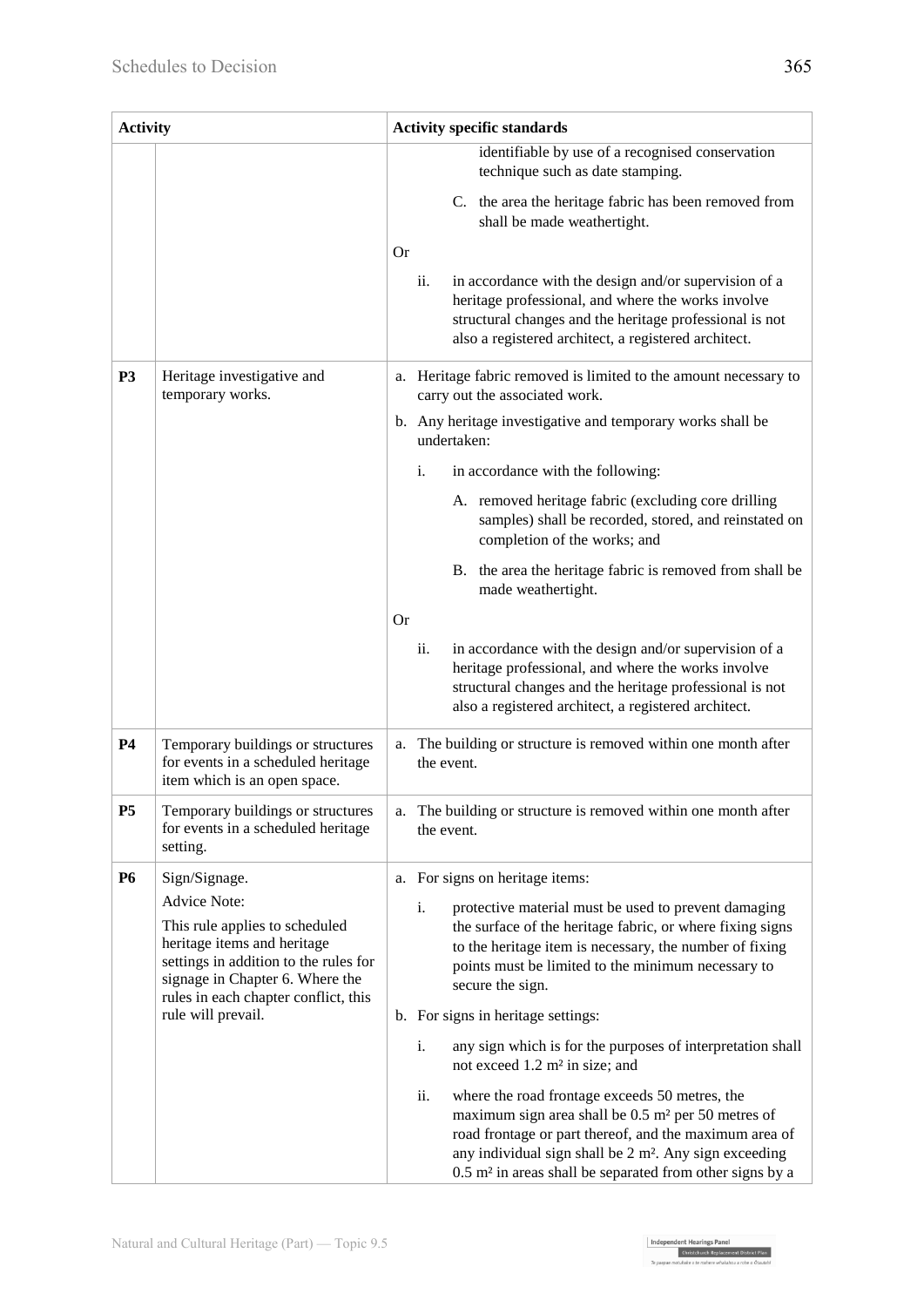| <b>Activity</b> |                                                                                                                                                                                                                                                                                                      | <b>Activity specific standards</b>                                                                                                                                                                                                                                                                                                                                                                                                                                                                                                                                    |  |  |
|-----------------|------------------------------------------------------------------------------------------------------------------------------------------------------------------------------------------------------------------------------------------------------------------------------------------------------|-----------------------------------------------------------------------------------------------------------------------------------------------------------------------------------------------------------------------------------------------------------------------------------------------------------------------------------------------------------------------------------------------------------------------------------------------------------------------------------------------------------------------------------------------------------------------|--|--|
|                 |                                                                                                                                                                                                                                                                                                      | minimum of 10 metres.                                                                                                                                                                                                                                                                                                                                                                                                                                                                                                                                                 |  |  |
|                 |                                                                                                                                                                                                                                                                                                      | c. Signs must not flash or move.                                                                                                                                                                                                                                                                                                                                                                                                                                                                                                                                      |  |  |
| P7              | Development (i.e. buildings and<br>earthworks) on sites located above<br>Monks Cave (HID 1367), Moa<br>Bone Point Cave (HID351), and<br>the Lyttelton Rail Tunnel (HID<br>760).                                                                                                                      | Any building or earthworks must avoid direct or indirect (i.e.<br>a.<br>vibration) impact on the underground scheduled heritage item.                                                                                                                                                                                                                                                                                                                                                                                                                                 |  |  |
| <b>P8</b>       | Demolition, partial demolition or<br>deconstruction of a scheduled<br>heritage item.                                                                                                                                                                                                                 | Regardless of any other rule, demolition or deconstruction<br>a.<br>works carried out under section 38 of the Canterbury<br>Earthquake Recovery Act 2011.                                                                                                                                                                                                                                                                                                                                                                                                             |  |  |
| <b>P9</b>       | Replacement of buildings (which<br>are not listed separately as a<br>heritage item) in a scheduled<br>heritage setting or an open space<br>heritage item, and where the<br>replacement building is required as<br>a result of damage sustained in the<br>Canterbury earthquakes of 2010<br>and 2011. | Nil.                                                                                                                                                                                                                                                                                                                                                                                                                                                                                                                                                                  |  |  |
| <b>P10</b>      | Heritage upgrade works for:<br>a. Highly Significant (Group 1)<br>heritage items, where the<br>works are required as a result<br>of damage; or<br>b. Significant (Group 2) heritage<br>items.                                                                                                        | The works shall be undertaken in accordance with the<br>a.<br>certified heritage works plan prepared, and certified by the<br>Council, in accordance with Appendix 9.3.7.5                                                                                                                                                                                                                                                                                                                                                                                            |  |  |
| <b>P11</b>      | Reconstruction or restoration for:<br>a. Highly Significant (Group 1)<br>heritage items, where the<br>works are required as a result<br>of damage; or<br>b. Significant (Group 2) heritage<br>items.                                                                                                 | The works shall be undertaken in accordance with the<br>a.<br>certified heritage works plan prepared, and certified by the<br>Council, in accordance with Appendix 9.3.7.5                                                                                                                                                                                                                                                                                                                                                                                            |  |  |
| P <sub>12</sub> | Temporary lifting of a damaged<br>scheduled heritage item for the<br>purposes of heritage investigative<br>and temporary works or repair.                                                                                                                                                            | The scheduled heritage item shall not be lifted to a height<br>a.<br>exceeding 3 metres above any relevant recession plane in the<br>applicable zone.<br>The heritage item must be lowered back to its original position<br>b.<br>within 12 weeks of the lifting works having first commenced.<br>The lifting and lowering shall be undertaken in accordance<br>$c_{\cdot}$<br>with the design and/or supervision of a heritage professional<br>and where the works involve structural changes and the<br>heritage professional is not also a registered architect, a |  |  |
|                 |                                                                                                                                                                                                                                                                                                      | registered architect.<br>d. If the heritage item is located in a residential zone, the<br>owners/occupiers of land adjoining the site shall be informed<br>of the work at least seven days prior to the lifting of the<br>heritage item occurring. The information provided shall                                                                                                                                                                                                                                                                                     |  |  |

Independent Hearings Panel<br>Christchurch Replacement District Plan<br>To agent application of a make only the base of fourth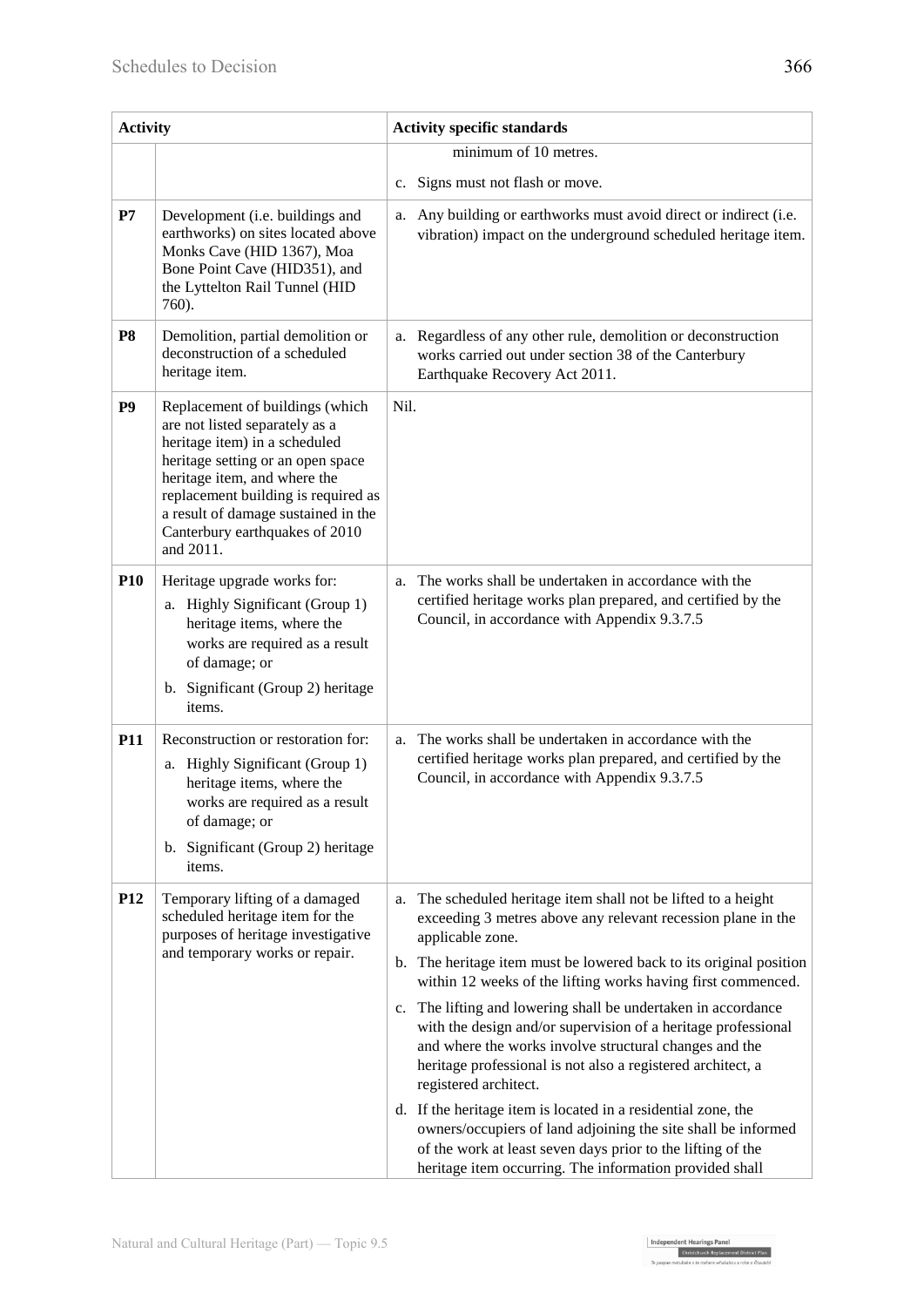| <b>Activity</b> |                                                                                                                                                                                                                                                          | <b>Activity specific standards</b> |                                                                                                                                                                                                                                                                                                  |
|-----------------|----------------------------------------------------------------------------------------------------------------------------------------------------------------------------------------------------------------------------------------------------------|------------------------------------|--------------------------------------------------------------------------------------------------------------------------------------------------------------------------------------------------------------------------------------------------------------------------------------------------|
|                 |                                                                                                                                                                                                                                                          |                                    | include details of a contact person, details of the lift, and the<br>duration of the lift.                                                                                                                                                                                                       |
|                 |                                                                                                                                                                                                                                                          |                                    | The Council shall be notified at least seven days prior to the<br>lift occurring. The notification must include details of the lift,<br>property address, contact details and intended start date.                                                                                               |
| <b>P13</b>      | Installation, modification or<br>removal of electrical, plumbing<br>heating, cooling, ventilation,<br>lighting, audio-visual, cooking, hot<br>or cold water, security and/or other<br>service systems and fixtures which<br>form part of heritage items. | a.                                 | Where the works affect heritage fabric, they must be<br>undertaken in accordance with the design and/or supervision<br>of a heritage professional and where the works involve<br>structural changes and the heritage professional is not also a<br>registered architect, a registered architect. |

## **9.3.4.2 Controlled activities**

The following rules apply to scheduled heritage items and heritage settings in Appendix 9.3.7.2 and identified on the planning maps.

The activities listed below are controlled activities.

Discretion to impose conditions is restricted to the matters over which control is reserved in Rule 9.3.5, as set out in the following table.

The rules in the table below include restrictions on what may be done with heritage fabric. Confirmation that particular fabric is not heritage fabric, and therefore is not subject to those rules/standards, can be obtained by obtaining a certificate in accordance with Appendix 9.3.7.6 - Certification of non-heritage fabric.

Exemptions relating to this rule can be found in Rule  $9.3.3 \text{ k.}$ 

| <b>Activity</b> |                                                                                                                                                                                                                                                                                                                                                          | The Council's control shall be<br>limited to the following matters:             |
|-----------------|----------------------------------------------------------------------------------------------------------------------------------------------------------------------------------------------------------------------------------------------------------------------------------------------------------------------------------------------------------|---------------------------------------------------------------------------------|
| C1              | Heritage upgrade works for:<br>a. Highly Significant (Group 1) heritage items where either the<br>works do not meet the activity specific standards in Rule<br>9.3.4.1 P10, or are not as a result of damage; or<br>b. Significant (Group 2) heritage items which do not meet the<br>activity specific standards in Rule 9.3.4.1 P10.                    | a. Heritage upgrade works,<br>reconstruction and restoration –<br>Rule 9.3.5.1. |
| C <sub>2</sub>  | Reconstruction or restoration for:<br>a. Highly Significant (Group 1) heritage items where either the<br>works do not meet with the activity specific standards in Rule<br>9.3.4.2 P11, or are not as a result of damage; or<br>b. Significant (Group 2) heritage items which does not meet<br>with the activity specific standards in Rule 9.3.4.1 P11. | a. Heritage upgrade works,<br>reconstruction and restoration –<br>Rule 9.3.5.1  |

Independent Hearings Panel<br>Christchurch Replacement District Pl

Any resource consent application arising from Rules 9.3.4.2 C1, C2, C3, C4 and C5 shall not be limited or publicly notified.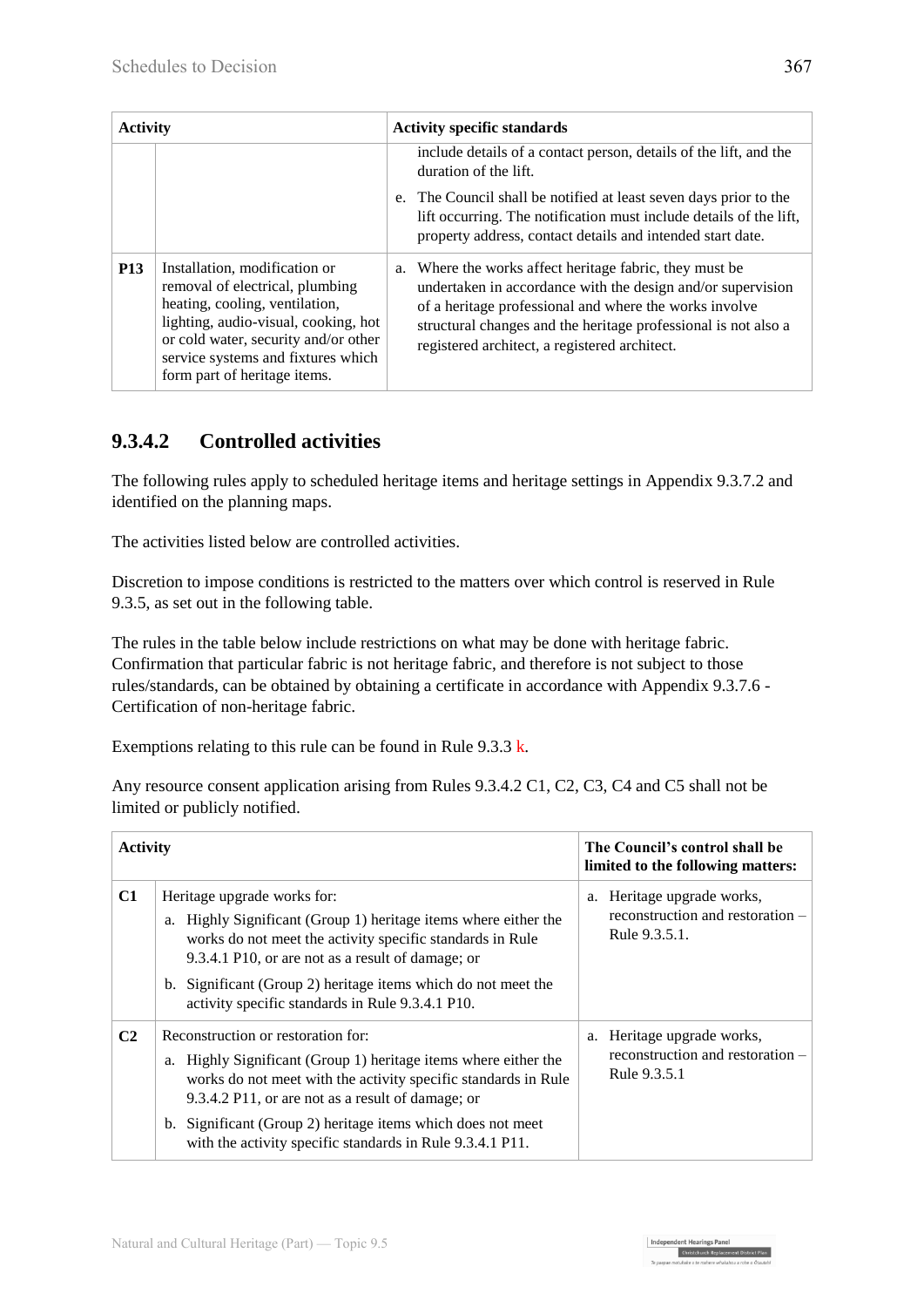| <b>Activity</b> |                                                                                                                                                                                                                                                                                                                                                                                                                                                                                                                                                                                                               | The Council's control shall be<br>limited to the following matters:                                                                                  |
|-----------------|---------------------------------------------------------------------------------------------------------------------------------------------------------------------------------------------------------------------------------------------------------------------------------------------------------------------------------------------------------------------------------------------------------------------------------------------------------------------------------------------------------------------------------------------------------------------------------------------------------------|------------------------------------------------------------------------------------------------------------------------------------------------------|
| C <sub>3</sub>  | a. Demolition, partial demolition or deconstruction of the<br>Cathedral of the Blessed Sacrament (H46), other than where<br>provided in Rule 9.3.4.1 P8.<br>b. Demolition or partial demolition of Christchurch Cathedral<br>(H106), other than provided for in Rule 9.3.4.1 P8, for the<br>purposes of restoration and/or reconstruction and where the<br>resource consent application for this activity is made in<br>conjunction with a resource consent application for<br>restoration and/or reconstruction.<br>Advice Note: Deconstruction for b. is included within<br>reconstruction and restoration. | a. Demolition, partial demolition<br>or deconstruction of the<br>Cathedral of the Blessed<br>Sacrament and Christchurch<br>Cathedral – Rule 9.3.5.2. |
| C <sub>4</sub>  | Temporary lifting of a damaged scheduled heritage item for the<br>purposes of heritage investigative and temporary works or repair<br>which does not comply with one or more of the activity specific<br>standards in Rule 9.3.4.1 P12.                                                                                                                                                                                                                                                                                                                                                                       | Temporary lifting or temporary<br>a.<br>moving - Rule 9.3.5.3                                                                                        |
| C <sub>5</sub>  | Temporary moving of a damaged heritage item for the purposes<br>of heritage investigative and temporary works or repairs.                                                                                                                                                                                                                                                                                                                                                                                                                                                                                     | Temporary lifting or temporary<br>a.<br>moving - Rule 9.3.5.3                                                                                        |

## **9.3.4.3 Restricted discretionary activities**

The following rules apply to scheduled heritage items and heritage settings in Appendix 9.3.7.2 and identified on the planning maps.

The activities listed below are restricted discretionary activities.

Discretion to grant or decline consent and impose conditions is restricted to the matters of discretion in Rule 9.3.6, as set out in the following table.

The rules in the table below include restrictions on what may be done with heritage fabric. Confirmation that particular fabric is not heritage fabric, and therefore is not subject to those rules/standards, can be obtained by obtaining a certificate in accordance with Appendix 9.3.7.6 - Certification of non-heritage fabric.

| <b>Activity</b> |                                                                                                              | The Council's discretion shall be limited to the following<br>matters |                                                                                                                                    |  |
|-----------------|--------------------------------------------------------------------------------------------------------------|-----------------------------------------------------------------------|------------------------------------------------------------------------------------------------------------------------------------|--|
| RD <sub>1</sub> | Alteration of a scheduled heritage.<br>item, other than provided in P8, P13<br>and $C3$ .                    |                                                                       | a. Alterations, new buildings, relocations, temporary event<br>structures, signage and replacement of buildings - Rule<br>9.3.6.1. |  |
| RD <sub>2</sub> | New buildings in a scheduled heritage.<br>setting.                                                           |                                                                       | a. Alterations, new buildings, relocations, temporary event<br>structures, signage and replacement of buildings - Rule<br>9.3.6.1. |  |
| RD <sub>3</sub> | New buildings, structures or features<br>located within an open space which is<br>a scheduled heritage item. |                                                                       | a. Alterations, new buildings, relocations, temporary event<br>structures, signage and replacement of buildings – Rule<br>9.3.6.1. |  |

Exemptions relating to this rule can be found in Rule 9.3.3 k.

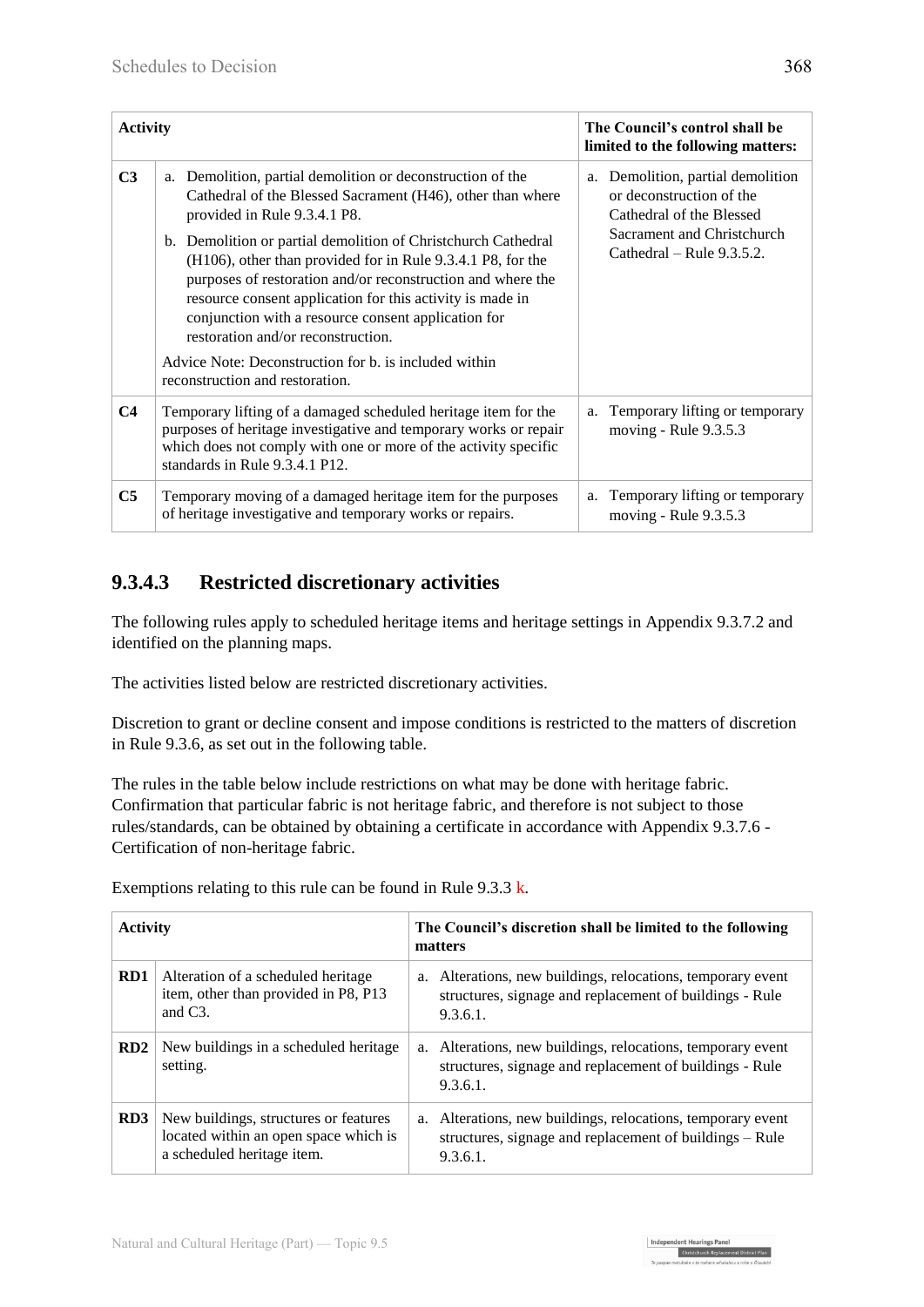| <b>Activity</b> |                                                                                                                                                                                                                                                                                   | The Council's discretion shall be limited to the following<br>matters |                                                                                                                                                                 |  |
|-----------------|-----------------------------------------------------------------------------------------------------------------------------------------------------------------------------------------------------------------------------------------------------------------------------------|-----------------------------------------------------------------------|-----------------------------------------------------------------------------------------------------------------------------------------------------------------|--|
| RD4             | Relocation of a heritage item within<br>its heritage setting.                                                                                                                                                                                                                     |                                                                       | a. Alterations, new buildings, relocations, temporary event<br>structures, signage and replacement of buildings - Heritage<br>items and Settings - Rule 9.3.6.1 |  |
| RD5             | Any activity listed in Rule 9.3.4.1 P1,<br>P <sub>2</sub> , P <sub>3</sub> , P <sub>7</sub> or P <sub>9</sub> that does not meet<br>one or more of the activity specific<br>standards.<br>Any application arising from this rule<br>shall not be limited or publicly<br>notified. |                                                                       | a. Alterations, new buildings, relocations, temporary event<br>structures, signage and replacement of buildings – Rule<br>9.3.6.1                               |  |
| RD6             | Any activity listed in Rule 9.3.4.1 P4<br>or P5 that does not meet the activity<br>specific standard.                                                                                                                                                                             |                                                                       | a. Alterations, new buildings, relocations, temporary event<br>structures, signage and replacement of buildings - Rule<br>9.3.6.1                               |  |
| RD7             | Any activity listed in Rule 9.3.4.2.1<br>P6 that does not meet one or more of<br>the activity specific standards.                                                                                                                                                                 |                                                                       | a. Alterations, new buildings, relocations, temporary event<br>structures, signage and replacement of buildings – Rule<br>$9.3.6.1$ (o).                        |  |
| RD8             | Demolition of Christchurch Cathedral<br>(H106), other than provided for under<br>Rule 9.3.4.1 P8 and C3.                                                                                                                                                                          |                                                                       | a. Demolition of Christchurch Cathedral - Rule 9.3.6.2                                                                                                          |  |

## **9.3.4.4 Discretionary activities**

The following rules apply to scheduled heritage items and heritage settings in Appendix 9.3.7.2 and identified on the planning maps

The activities listed below are discretionary activities.

Exemptions relating to this rule can be found in Rule 9.3.3 k.

| <b>Activity</b> |                                                                      |  |
|-----------------|----------------------------------------------------------------------|--|
| D1              | Relocation of a scheduled heritage item beyond its heritage setting. |  |
| D <sub>2</sub>  | Demolition of a Significant (Group 2) heritage item.                 |  |

### **9.3.4.5 Non-complying activities**

The following rules apply to scheduled heritage items and heritage settings in Appendix 9.3.7.2 and identified on the planning maps

The activities listed below are non-complying activities.

Exemptions relating to this rule can be found in Rule 9.3.3 k.

| $\vert$ Activity |                                                             |
|------------------|-------------------------------------------------------------|
| $\vert$ NC1      | Demolition of a Highly Significant (Group 1) heritage item. |

Independent Hearings Panel<br>Christchurch Replacement District Planet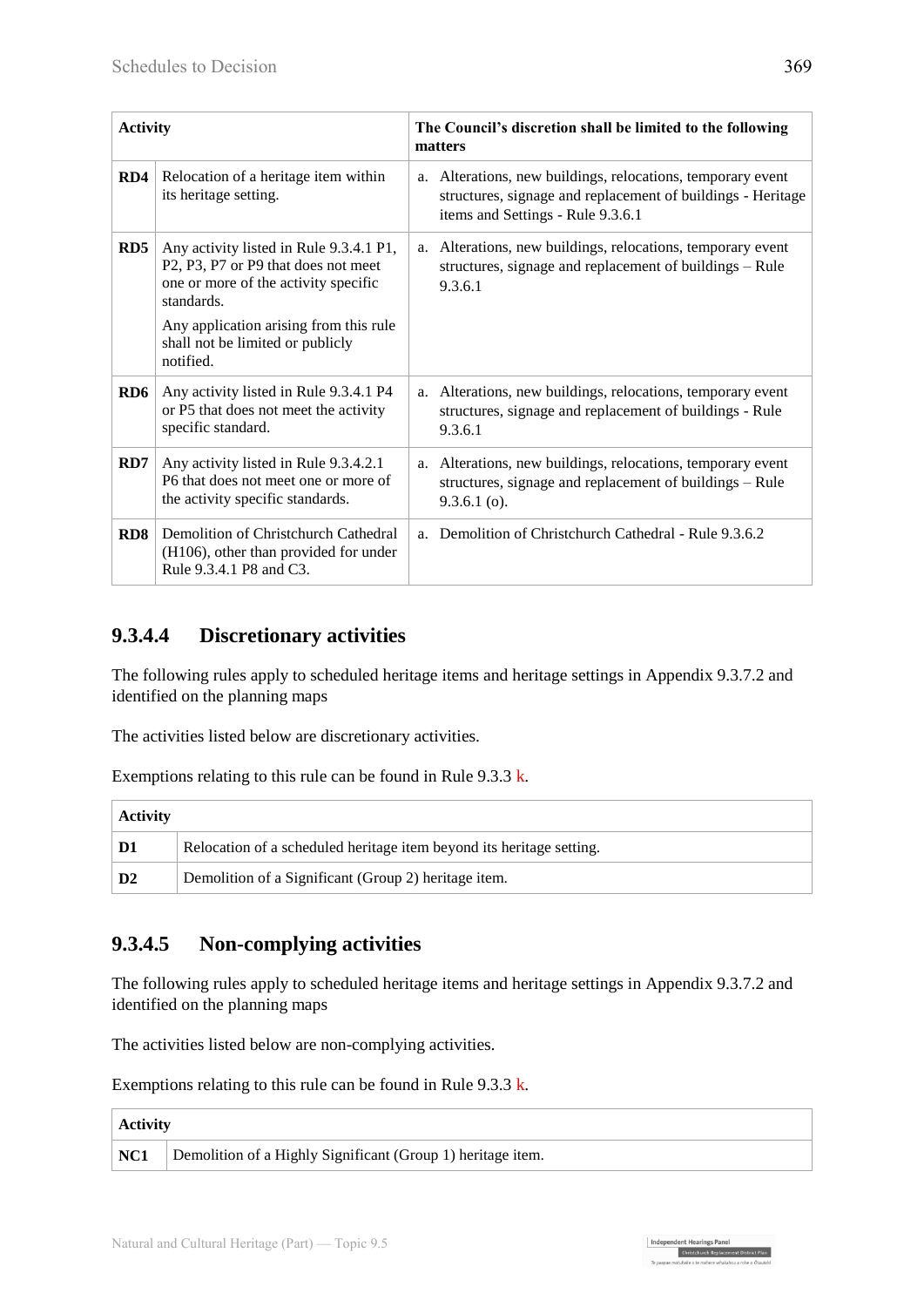| <b>Activity</b> |     |                                                                            |
|-----------------|-----|----------------------------------------------------------------------------|
|                 |     | This rule does not apply to the demolition of the following:               |
|                 |     | Cathedral of the Blessed Sacrament (H46) (see Rule 9.3.4.2 P8 and C3); and |
|                 | 11. | Christchurch Cathedral (H106) (see Rule 9.3.4.5 RD8).                      |

## **9.3.5 Rules — Matters of control**

#### **9.3.5.1 Heritage upgrade works, reconstruction and restoration**

- a. The form, materials, and methodologies to be used to:
	- i. maintain heritage values, including integration with, and connection to other parts of the heritage item;
- b. The methodologies to be used to protect the heritage item during upgrading, reconstruction and restoration;
- c. Documentation of change during the course of works, and on completion of work by such means as photographic recording; and
- d. Whether Heritage New Zealand Pouhere Taonga has been consulted and the outcome of that consultation.

### **9.3.5.2 Demolition, partial demolition or deconstruction - Cathedral of the Blessed Sacrament and Christchurch Cathedral**

- a. The methodology for deconstruction in the case of the Cathedral of the Blessed Sacrament, and for partial demolition and demolition, including the phasing of the works, any heritage fabric which is to be retained, and how any heritage fabric to be retained is to be stored.
- b. A photographic record of the heritage item, including prior to, during the course of the works and on completion.
- c. Any mitigation measures, such as installation of interpretative panels on the site that identify the history and significance of the heritage item, and may include photographs, text and architectural plans of the building.
- d. In the case of Christchurch Cathedral, conditions to ensure that the demolition or partial demolition is undertaken in conjunction with reconstruction and/or restoration.

#### **9.3.5.3 Temporary lifting or temporary moving of a damaged heritage item for the purposes of heritage investigative works or repair of heritage items**

Independent Hearings Panel

- a. Measures to avoid or mitigate damage to the heritage item during moving;
- b. The duration of time that the item is to be lifted or moved; and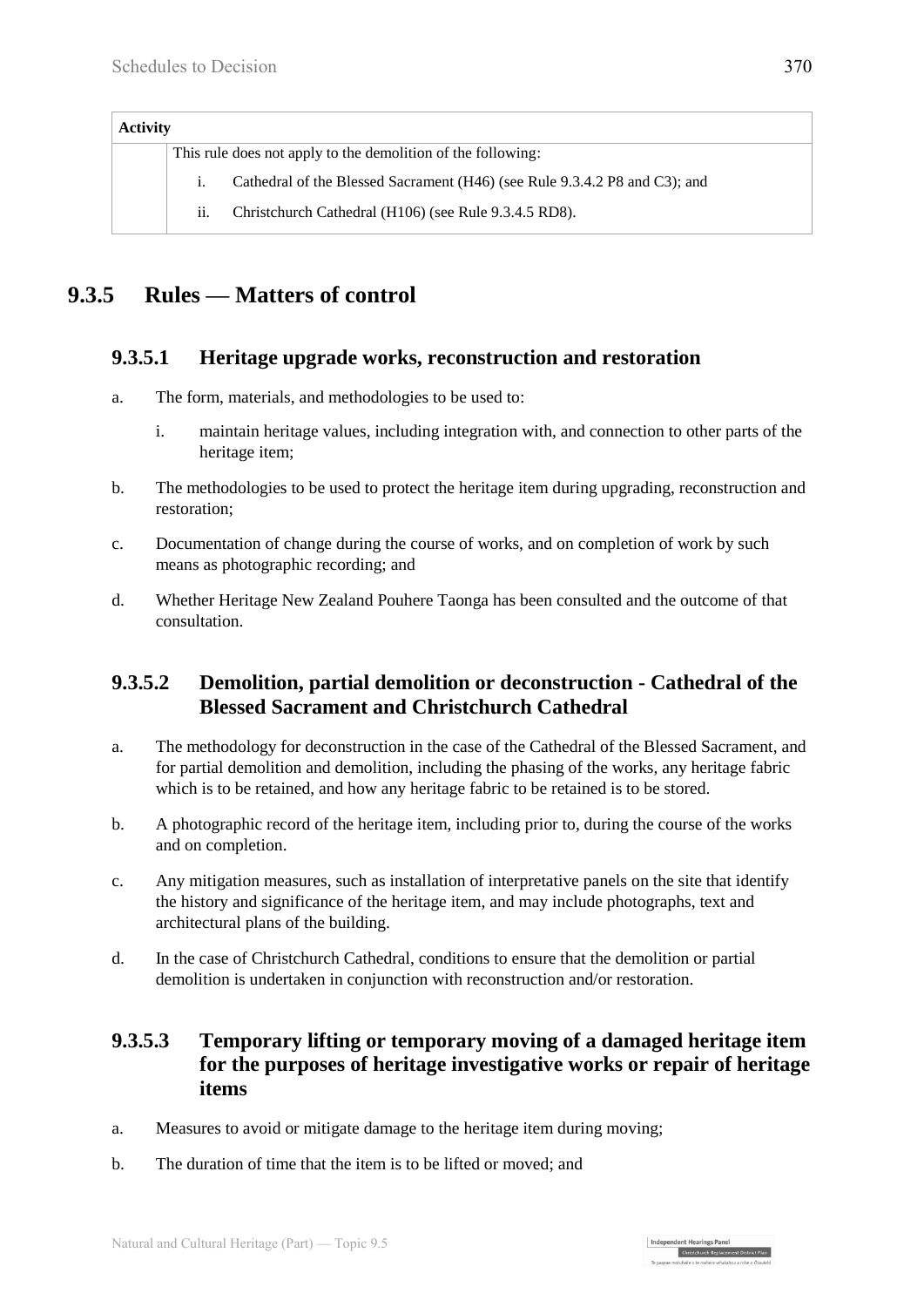c. Measures to avoid or mitigate the effects of the temporary moving on neighbouring properties.

## **9.3.6 Rules - Matters of discretion**

#### **9.3.6.1 Alterations, new buildings, relocations, temporary event structures, signage and replacement of buildings**

- a. The nature and extent of damage incurred as a result of the Canterbury earthquakes of 2010 and 2011 including the costs to repair and reconstruct.
- b. The level of intervention necessary to carry out the works, including to meet the requirements of the Building Act and Building Code, and alternative solutions considered.
- c. Whether the proposal will provide for ongoing and viable uses, including adaptive reuse, of the heritage item.
- d. Whether the proposal, including the form, materials and methodologies are consistent with maintaining the heritage values of heritage items and heritage settings, and whether the proposal will enhance heritage values, particularly in the case of Highly Significant (Group 1) historic heritage and in particular have regard to:
	- i. the form, scale, mass materials, colour, design (including the ratio of solid to void), detailing (including the appearance and profile of materials used), and location of the heritage item;
	- ii. the use of existing heritage fabric;
	- iii. the extent of earthworks necessary as part of the proposal;
	- iv. the necessity of the removal or transplanting of mature trees;
	- v. the impact on public places; and
	- vi. within a heritage setting, the relationship between elements, such as layout and orientation, form and materials.
- e. The extent to which the works are in accordance with the principles in Policy 9.3.2.4(b), and whether the proposal:
	- i. is supported by a conservation plan or expert heritage report; and
	- ii. the extent to which it is consistent with the Statement of Significance and Conservation Plan and the ICOMOS New Zealand Charter for the Conservation of Places of Cultural heritage value (2010).
- f. Whether the proposed work will have a temporary or permanent adverse effect on heritage form, layout, fabric or heritage values and the scale of that effect, and any positive effects on heritage form, fabric or values.
- g. The extent to which the heritage fabric has been damaged by natural events, weather and environmental factors and the necessity of work to prevent further deterioration.
- h. Whether Heritage New Zealand Pouhere Taonga has been consulted and the outcome of that consultation.

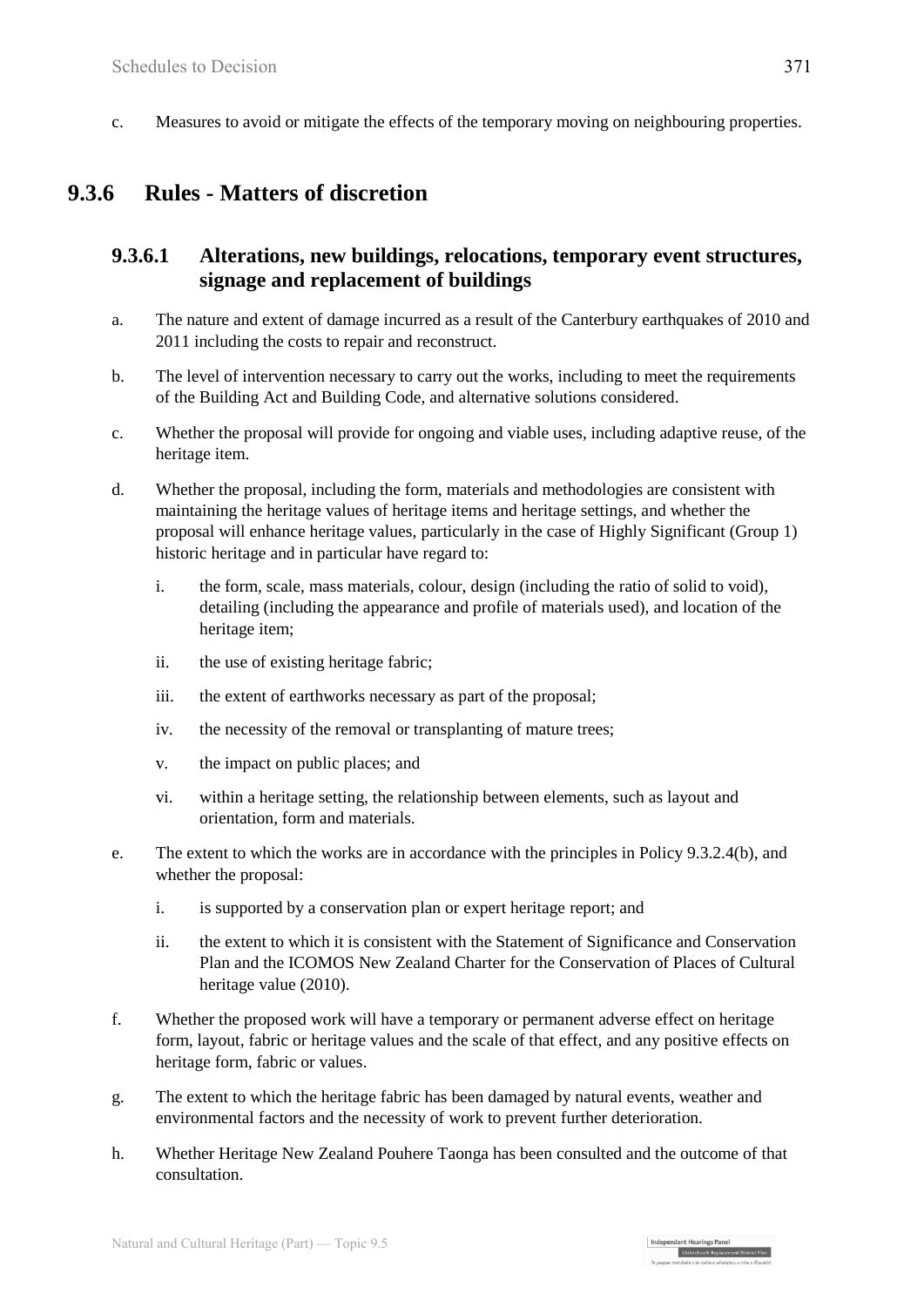- i. Whether the site has cultural or spiritual significance to Tangata Whenua and the outcome of any consultation undertaken with Te Rūnanga o Ngāi Tahu and Papatipu Rūnanga.
- j. The extent to which mitigation measures are proposed to be implemented to protect the heritage item. Such mitigation measures, include but are not limited to the use of a temporary protection plan.
- k. The extent of photographic recording which is necessary to document changes, including prior to, during the course of the works and on completion, particularly in the case of Highly Significant (Group 1) heritage items, the need for a high level of photographic recording throughout the process of the works, including prior to the works commencing.

#### and in addition:

- l. For new buildings, structures and/or features in open space Heritage items whether the building, structure or feature will:
	- i. be compatible with, the heritage fabric, values and significance of the heritage item including design, detailing and location of heritage item(s) within the open space;
	- ii. impact on views to or from the heritage item(s), and reduce the visibility of heritage item(s) from public places; and
	- iii. the relationship between elements, such as the layout and orientation, form, and materials within the open space.
- m. For the relocation of a heritage items:
	- i. whether the new location and orientation of the heritage item will maintain the heritage values of the heritage place;
	- ii. whether alternative solutions have been considered, including repairs, reconstruction, heritage upgrade works, and restoration in situ; and
	- iii. the potential damage to heritage fabric during relocation and whether repairs will be required, and what mitigation measures are proposed, including the use of temporary protection plan.
- n. For temporary event structures in open space heritage items and heritage settings:
	- i. the duration the temporary event structure will remain within the heritage setting; and
	- ii. whether the temporary event structures will impact on views to or from the heritage item(s) or heritage setting, and reduce the visibility of heritage item(s) from public places.
- o. For signage on heritage items and in heritage settings:
	- i. whether the sign (including its supporting structure and methods of attachment to the heritage item) is compatible with the architectural form, features, fabric and heritage values of the heritage place;
	- ii. the extent to which any moving, or flashing signs detract from the heritage values of the heritage item and/or heritage setting; and
	- iii. whether the sign is temporary or permanent, and if temporary, the duration of the signage.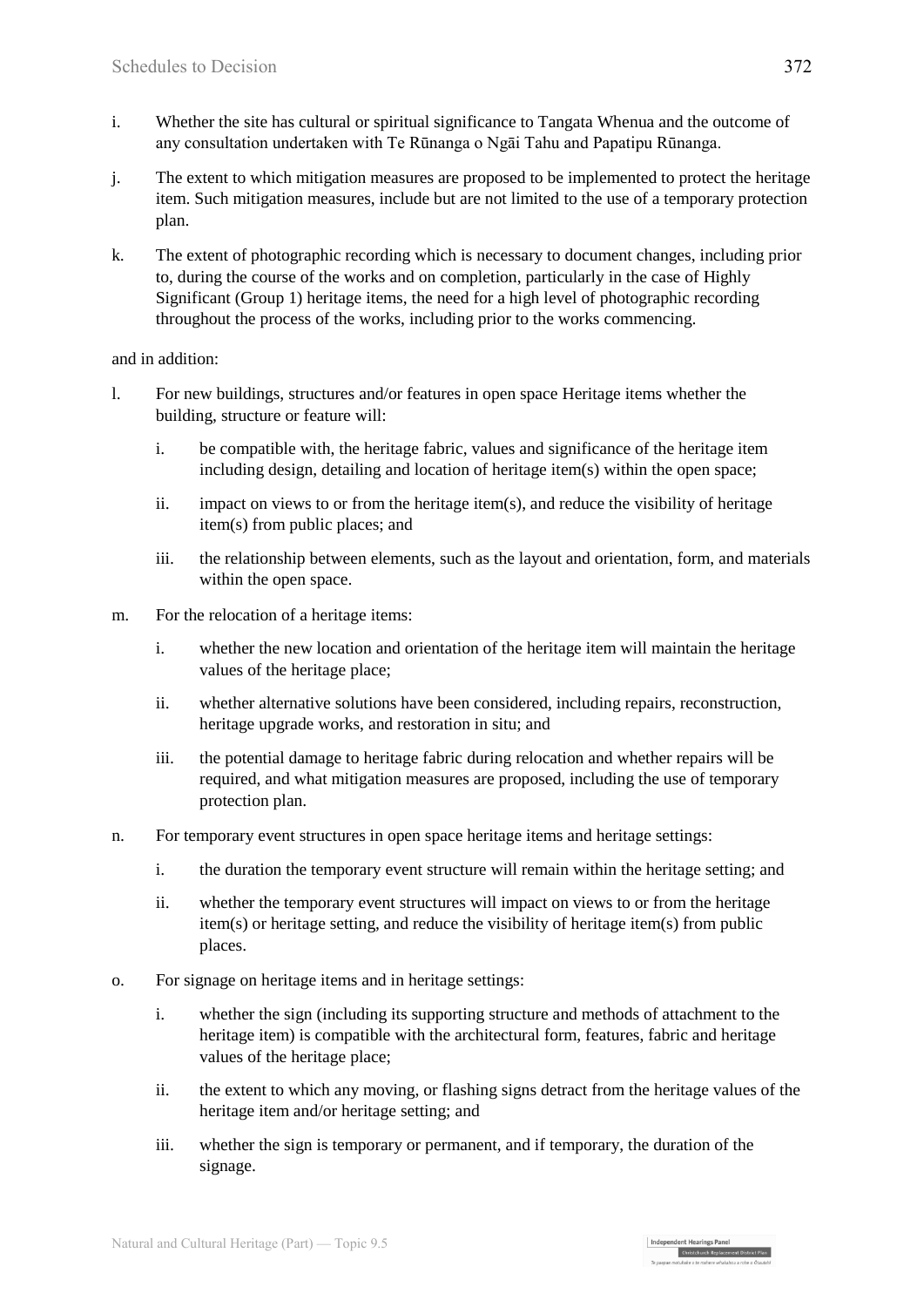p. For utilities the functional need to be located in or in proximity to heritage items and settings.

#### **9.3.6.2 Demolition of Christchurch Cathedral**

- a. Whether the engineering requirements and associated costs of retaining the Cathedral in whole or in part are unreasonable.
- b. Whether there is a threat to life and/or property as a result of the condition of the building.
- c. Where demolition of the whole or a substantial part of building is proposed, whether resource consent has been applied for and/or has been granted for a replacement building in accordance with Rules 15.10.1.2 C2 and 15.10.1.3 RD9.
- d. The methodology for demolition including the phasing of the works, heritage fabric to be retained, and how any heritage fabric to be retained is to be stored.
- e. Any mitigation measures, such as installation of interpretative panels on the site that identify the history and significance of the heritage item, and may include photographs, text and architectural plans of the building.

#### **9.3.6.3 Akaroa heritage area**

In considering whether or not to grant consent or impose conditions in respect of proposals in the Akaroa Heritage Area (HA1), the Council shall have regard to the following matters of discretion:

- a. Whether the scale, form, form, design and location of development and subdivision, will maintain or enhance the heritage values and significance of the heritage area.
- b. Whether development, including new buildings or addition to buildings, will impact on views to or from any heritage item or heritage setting within the heritage area, and whether the visibility of any heritage item from public places will be reduced.
- c. Where relevant, the extent to which the proposal is consistent with the Design Guidelines Akaroa Commercial Banks Peninsula Zone
- d. Whether the Akaroa Design and Appearance Advisory Committee has been consulted and the outcome of that consultation.
- e. Whether Heritage New Zealand Pouhere Taonga has been consulted and the outcome of that consultation.

Independent Hearings Panel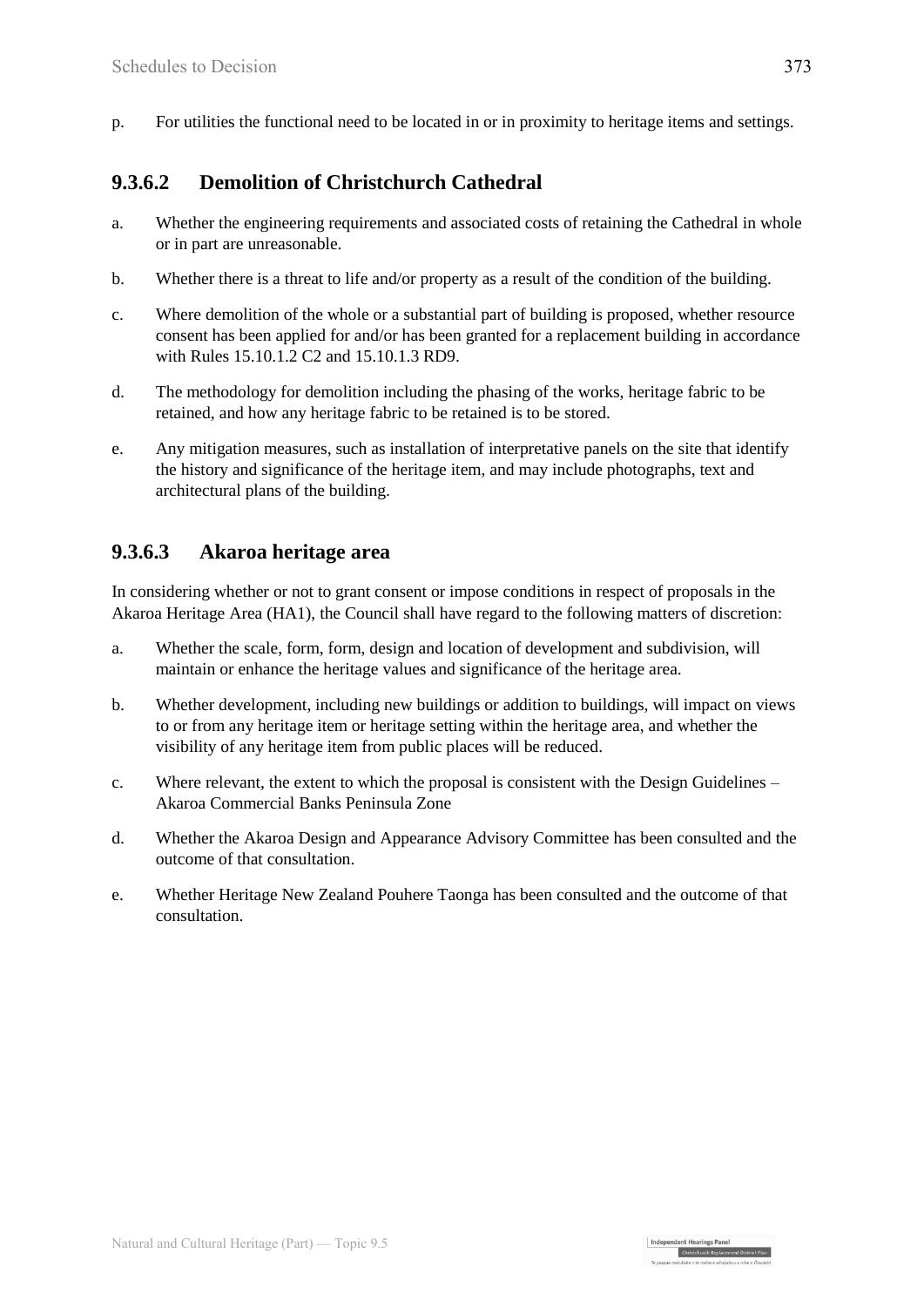## **9.3.7 Appendices**

#### **Appendix 9.3.7.1 — Criteria for the assessment of significance of heritage values**

a. Historical and social value:

Historical and social values that demonstrate or are associated with: a particular person, group, organisation, institution, event, phase or activity; the continuity and/or change of a phase or activity; social, historical, traditional, economic, political or other patterns;

b. Cultural and spiritual value:

Cultural and spiritual values that demonstrate or are associated with the distinctive characteristics of a way of life, philosophy, tradition, religion, or other belief, including: the symbolic or commemorative value of the place; significance to Tangata Whenua; and/or associations with an identifiable group and esteemed by this group for its cultural values;

c. Architectural and aesthetic value:

Architectural and aesthetic values that demonstrate or are associated with: a particular style, period or designer, design values, form, scale, colour, texture and material of the place;

d. Technological and craftsmanship value:

Technological and craftsmanship values that demonstrate or are associated with: the nature and use of materials, finishes and/or technological or constructional methods which were innovative, or of notable quality for the period;

e. Contextual value:

Contextual values that demonstrate or are associated with: a relationship to the environment (constructed and natural), a landscape, setting, group, precinct or streetscape; a degree of consistency in terms of type, scale, form, materials, texture, colour, style and/or detail; recognised landmarks and landscape which are recognised and contribute to the unique identity of the environment; and

f. Archaeological and scientific significance value:

Archaeological or scientific values that demonstrate or are associated with: the potential to provide information through physical or scientific evidence and understanding about social historical, cultural, spiritual, technological or other values of past events, activities, structures or people.

Independent Hearings Pane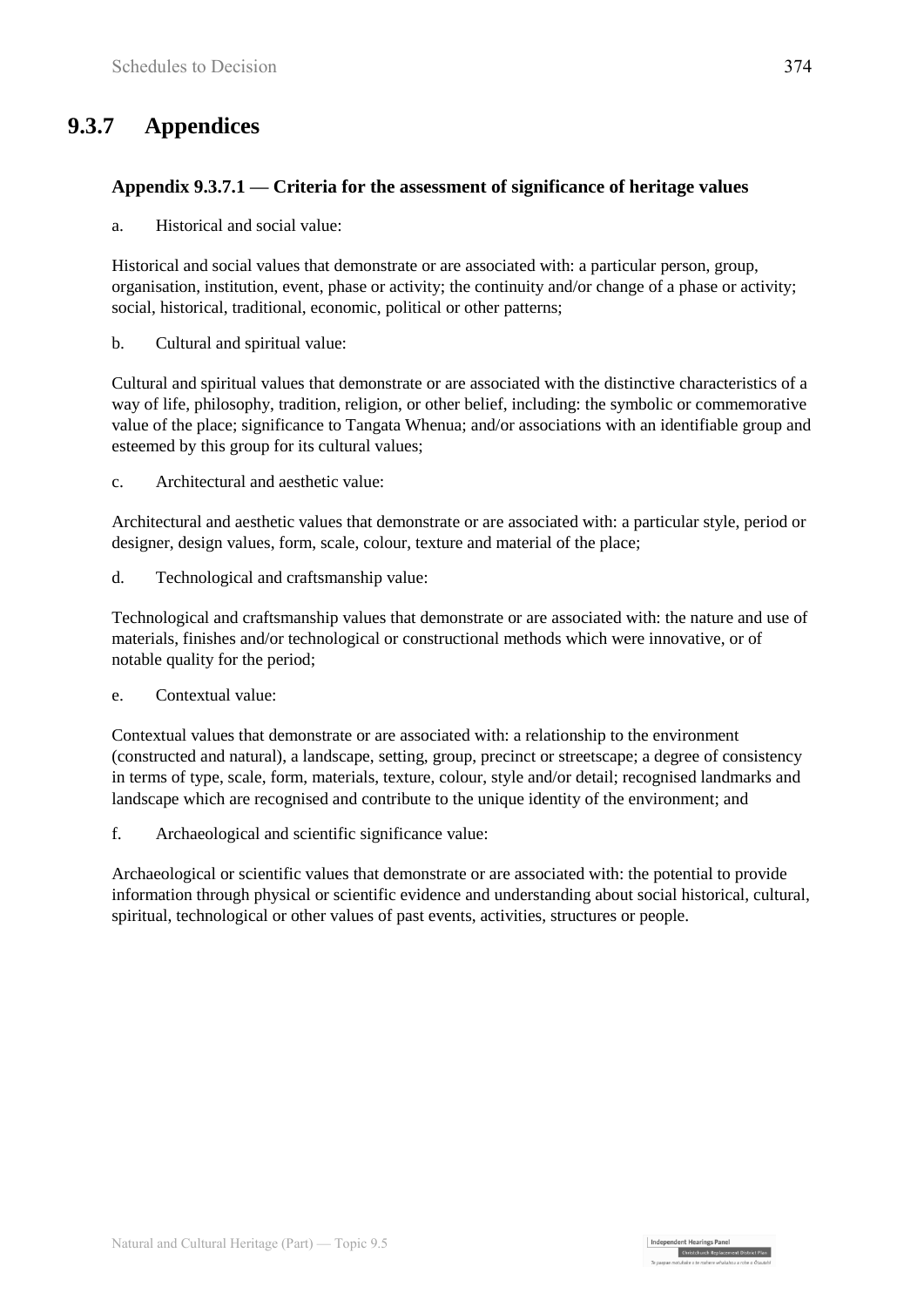#### **Appendix 9.3.7.2 — Schedule of Significant Historic Heritage**

*[Not included in this version]*

#### **9.3.7.2.1 Christchurch City and Banks Peninsula**

- **9.3.7.2.2 Banks Peninsula**
- **9.3.7.2.3 Central City**

Independent Hearings Panel<br>Christchurch Replacement District Plan<br>Te paepae motuhake o te mahere mhakahou a rohe o Ötautah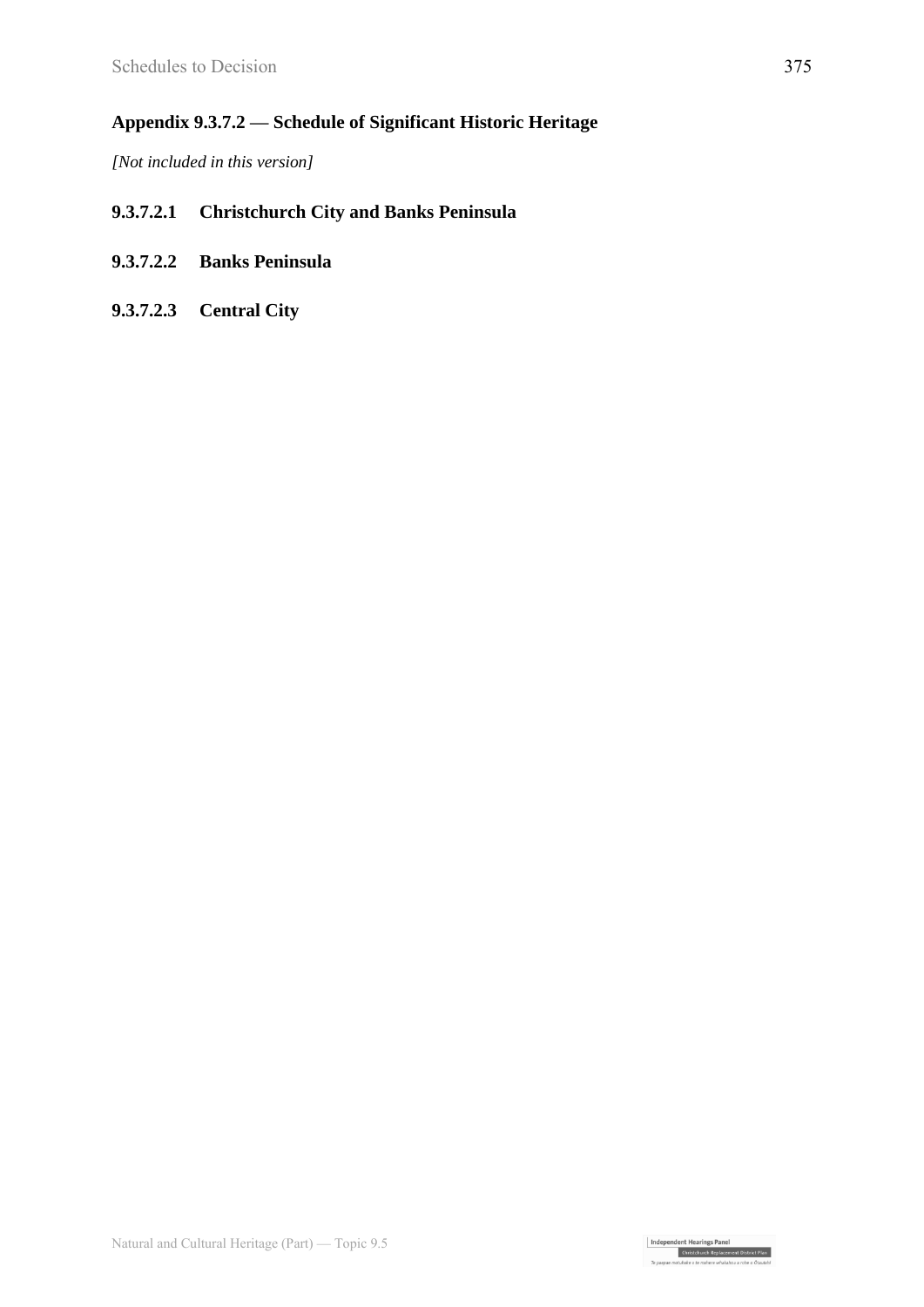## **Appendix 9.3.7.3 — Schedule of Heritage Areas**

| ID<br><b>Number</b> | <b>Planning Map</b><br><b>Number</b> | Name and / or<br><b>Description</b> | Location                                                                                                                                                                                                                                  |
|---------------------|--------------------------------------|-------------------------------------|-------------------------------------------------------------------------------------------------------------------------------------------------------------------------------------------------------------------------------------------|
| HA <sub>1</sub>     | 77, H35, H36,<br>H37, R5             | Akaroa Heritage Area                | Akaroa Heritage Area includes residential, commercial<br>and open space areas along the waterfront of Akaroa<br>Harbour. The area includes the Garden of Tane; L'Aube<br>Hill Reserve, French Cemetery, Stanley Park and Daly's<br>Wharf. |
|                     |                                      |                                     | Refer to Appendix 9.3.6.6 for the schedule reference map<br>showing the location of this heritage area.                                                                                                                                   |

## **9.3.7.3.1 Akaroa Heritage Area map**



Independent Hearings Panel Christchurch Replacem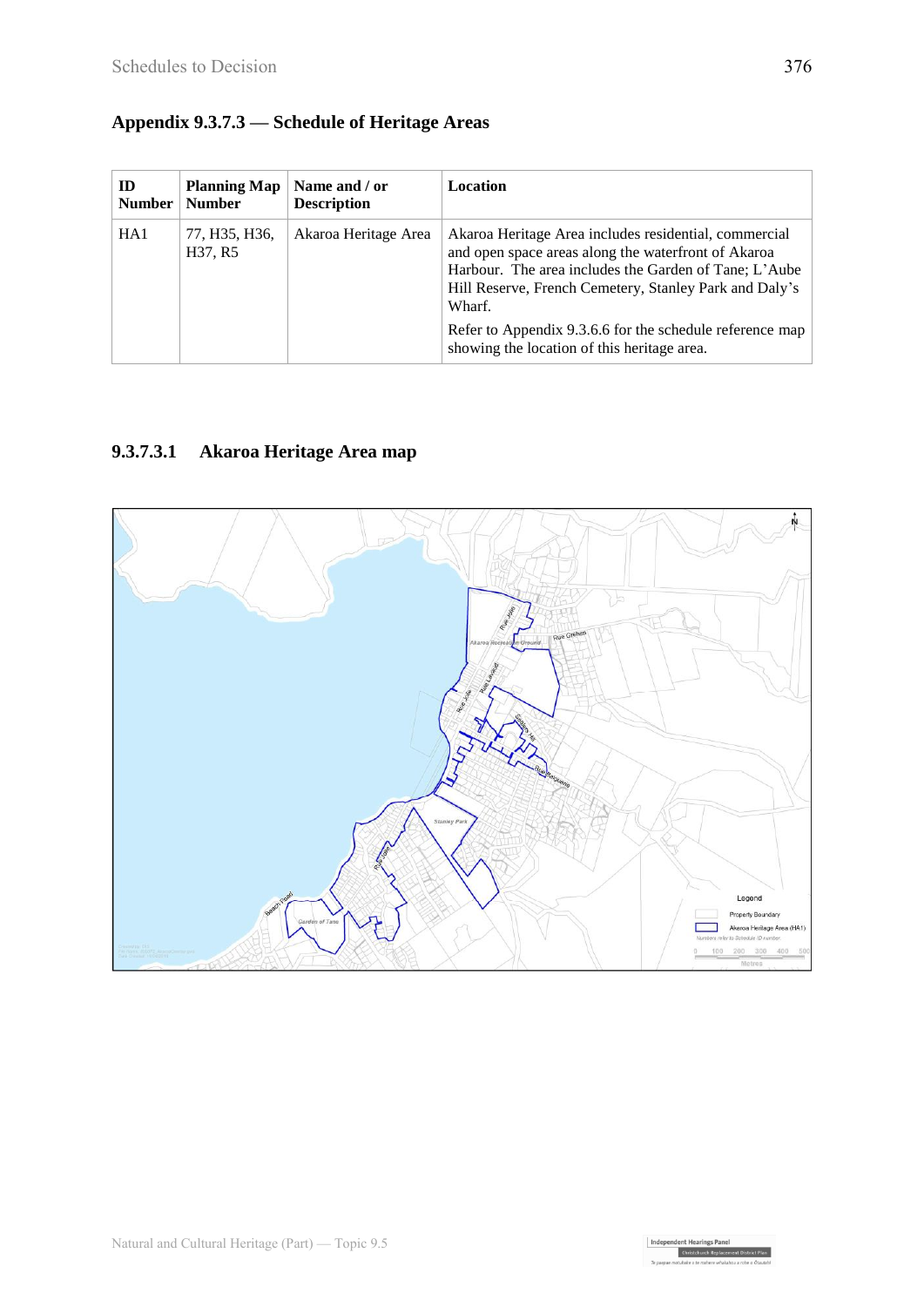#### **Appendix 9.3.7.4 — Heritage item and heritage setting exemptions from zone and transport rules**

#### **Appendix 9.3.7.4.1 — Christchurch City and Banks Peninsula Heritage Exemptions**

The activities within a heritage item or heritage setting shall be exempt from compliance with the rules in other chapters as set out in the table below.

These exemptions shall only apply as long as the protected heritage item remains in the heritage setting or has been granted resource consent for relocation within the same land parcel.

| <b>Chapter</b>             | Zone                                                                                 | <b>Activity</b> |                                                                                                        | <b>Type of Exemption</b> |
|----------------------------|--------------------------------------------------------------------------------------|-----------------|--------------------------------------------------------------------------------------------------------|--------------------------|
| Chapter 7 Transport        | All zones outside the Specific Purpose<br>(Lyttelton Port) Zone                      | 7.4.2.1.        | Minimum number and dimensions of car parks<br>required                                                 | Parking and Loading      |
| <b>Chapter 7 Transport</b> | All zones outside the Specific Purpose<br>(Lyttelton Port) Zone                      | 7.4.2.2         | Minimum number of cycle parking facilities<br>required                                                 | Parking and Loading      |
| <b>Chapter 7 Transport</b> | All zones outside the Specific Purpose<br>(Lyttelton Port) Zone                      | 7.4.2.3         | Minimum number of loading spaces required                                                              | Parking and Loading      |
| <b>Chapter 7 Transport</b> | All zones outside the Specific Purpose<br>(Lyttelton Port) Zone                      | 7.4.2.4         | Manoeuvring for parking and loading areas                                                              | Parking and Loading      |
| <b>Chapter 7 Transport</b> | All zones outside the Specific Purpose<br>(Lyttelton Port) Zone                      | 7.4.2.5         | Gradient of parking and loading areas                                                                  | Parking and Loading      |
| Chapter 7 Transport        | All zones outside the Specific Purpose<br>(Lyttelton Port) Zone                      | 7.4.2.6         | Design of parking and loading areas                                                                    | Parking and Loading      |
| Chapter 14 Residential     | Residential Suburban Zone and Residential<br><b>Suburban Density Transition Zone</b> | 14.2.2.1 P15b   | Bed and breakfast                                                                                      | Residential coherence    |
| Chapter 14 Residential     | Residential Suburban Zone and Residential<br><b>Suburban Density Transition Zone</b> | 14.2.2.1 P14b   | Care of non-resident children within a residential<br>unit in return for monetary payment to the carer | Residential coherence    |

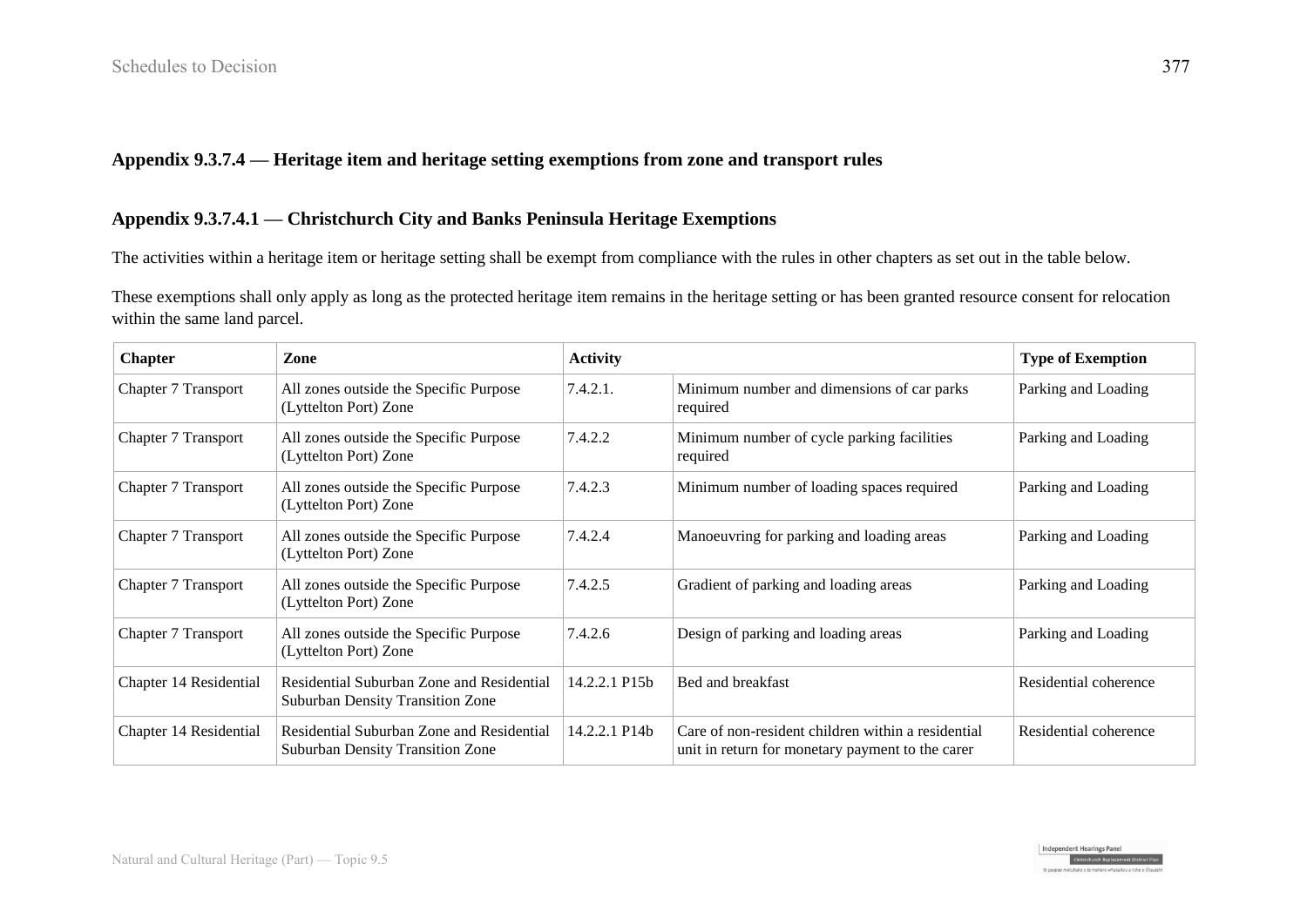| <b>Chapter</b>         | Zone                                                                                 | <b>Activity</b>                       |                          | <b>Type of Exemption</b>                             |
|------------------------|--------------------------------------------------------------------------------------|---------------------------------------|--------------------------|------------------------------------------------------|
| Chapter 14 Residential | Residential Suburban Zone and Residential<br><b>Suburban Density Transition Zone</b> | 14.2.2.1 P13a,<br>P13b, P13c          | Home occupation          | Scale of activity<br>Residential coherence<br>Retail |
| Chapter 14 Residential | Residential Suburban Zone and Residential<br><b>Suburban Density Transition Zone</b> | 14.2.2.1 P17b,<br>P17f $(i), (ii)$    | Pre-schools              | Scale of activity<br>Residential coherence           |
| Chapter 14 Residential | Residential Suburban Zone and Residential<br><b>Suburban Density Transition Zone</b> | 14.2.2.1 P18b,<br>P18 $f(i), (ii)$    | Health care facility     | Scale of activity<br>Residential coherence           |
| Chapter 14 Residential | Residential Suburban Zone and Residential<br><b>Suburban Density Transition Zone</b> | 14.2.2.1 P19b,<br>P19f $(i)$ , $(ii)$ | Veterinary care facility | Scale of activity<br>Residential coherence           |
| Chapter 14 Residential | Residential Suburban Zone and Residential<br><b>Suburban Density Transition Zone</b> | 14.2.2.1 P16b,<br>P16f $(i)$ , $(ii)$ | Education activity       | Scale of activity<br>Residential coherence           |
| Chapter 14 Residential | Residential Suburban Zone and Residential<br><b>Suburban Density Transition Zone</b> | 14.2.2.1 P20b,<br>P20f $(i)$ , $(ii)$ | Place of assembly        | Scale of activity<br>Residential coherence           |
| Chapter 14 Residential | Residential Suburban Zone and Residential<br><b>Suburban Density Transition Zone</b> | 14.2.2.3 RD13b                        | Convenience activities   | Retail                                               |
| Chapter 14 Residential | Residential Suburban Zone and Residential<br>Suburban Density Transition Zone        | 14.2.4.1 P1a bi                       | Pre-schools              | Scale of activity                                    |
| Chapter 14 Residential | Residential Suburban Zone and Residential<br><b>Suburban Density Transition Zone</b> | 14.2.4.1 P1b bi                       | Health care facility     | Scale of activity                                    |
| Chapter 14 Residential | Residential Suburban Zone and Residential<br><b>Suburban Density Transition Zone</b> | 14.2.4.1 P1c bi                       | Veterinary care facility | Scale of activity                                    |
| Chapter 14 Residential | Residential Suburban Zone and Residential<br><b>Suburban Transition Zone</b>         | 14.2.4.1 P1d bi                       | Education activity       | Scale of activity                                    |
| Chapter 14 Residential | Residential Suburban Zone and Residential<br><b>Suburban Transition Zone</b>         | 14.2.4.1 P1e bi                       | Places of assembly       | Scale of activity                                    |

Independent Hearings Panel<br>Christchurch Replacement District Plan hake o te mahere whakahou a rohe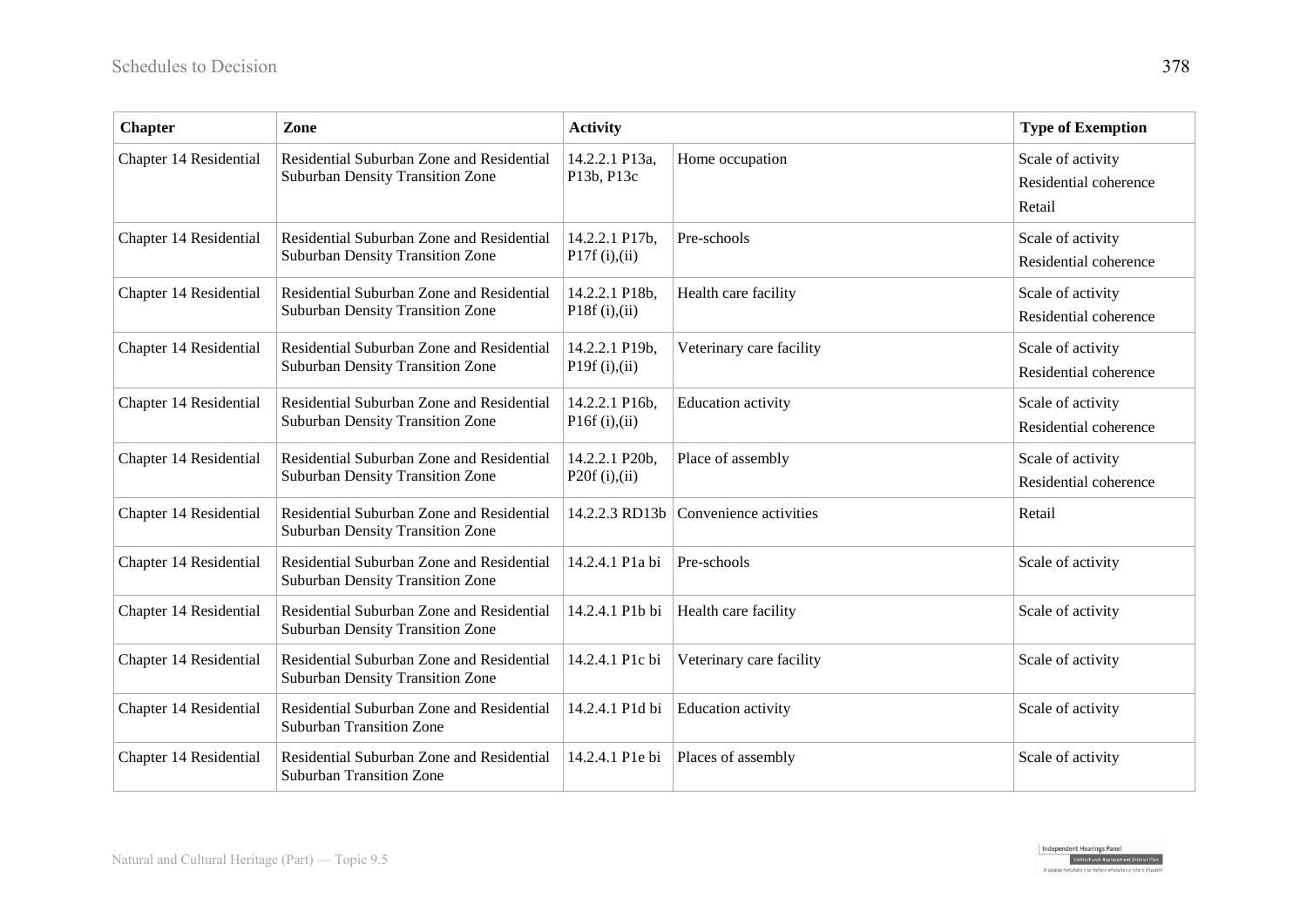| <b>Chapter</b>         | Zone                                                                                               | <b>Activity</b>                                     |                                                                                                        | <b>Type of Exemption</b>                             |
|------------------------|----------------------------------------------------------------------------------------------------|-----------------------------------------------------|--------------------------------------------------------------------------------------------------------|------------------------------------------------------|
| Chapter 14 Residential | Residential Medium Density Zone                                                                    | 14.3.2.1 P6b                                        | Bed and breakfast                                                                                      | Residential coherence                                |
| Chapter 14 Residential | Residential Medium Density Zone                                                                    | 14.3.2.1 P5b                                        | Care of non-resident children within a residential<br>unit in return for monetary payment to the carer | Residential coherence                                |
| Chapter 14 Residential | Residential Medium Density Zone                                                                    | 14.3.2.1 P4a,<br>P <sub>4</sub> b, P <sub>4</sub> c | Home occupation                                                                                        | Scale of activity<br>Residential coherence<br>Retail |
| Chapter 14 Residential | Residential Medium Density Zone                                                                    | 14.3.2.1 P8b,<br>P8f $(i), (ii)$                    | Pre-schools                                                                                            | Scale of activity<br>Residential coherence           |
| Chapter 14 Residential | Residential Medium Density Zone                                                                    | 14.3.2.1 P9b,<br>P9f $(i), (ii)$                    | Health care facility                                                                                   | Scale of activity<br>Residential coherence           |
| Chapter 14 Residential | Residential Medium Density Zone                                                                    | 14.3.2.1 P10b,<br>P10f $(i)$ , $(ii)$               | Veterinary care facility                                                                               | Scale of activity<br>Residential coherence           |
| Chapter 14 Residential | Residential Medium Density Zone                                                                    | 14.3.2.1 P7b,<br>P7f $(i), (ii)$                    | <b>Education</b> activity                                                                              | Scale of activity<br>Residential coherence           |
| Chapter 14 Residential | Residential Medium Density Zone                                                                    | 14.3.2.1 P11b,<br>P11f(i),(ii)                      | Place of assembly                                                                                      | Scale of activity<br>Residential coherence           |
| Chapter 14 Residential | Residential Medium Density Zone                                                                    | 14.3.2.3 RD1d                                       | The erection of new buildings and alterations or<br>additions to existing buildings Scale of activity  |                                                      |
| Chapter 14 Residential | Residential Medium Density Zone                                                                    | 14.3.2.3 RD5b                                       | Convenience activities                                                                                 | Retail                                               |
| Chapter 14 Residential | Residential Medium Density Zone -<br><b>Accommodation and Community Facilities</b><br>Overlay Area | 14.3.4.1 P1a bi                                     | Pre-schools                                                                                            | Scale of activity                                    |
| Chapter 14 Residential | Residential Medium Density Zone -<br><b>Accommodation and Community Facilities</b><br>Overlay Area | 14.3.4.1 P1b bi                                     | Health care facility                                                                                   | Scale of activity                                    |

Independent Hearings Panel<br>Christchurch Replacement District Plan hake o te mahere whakahou a rohe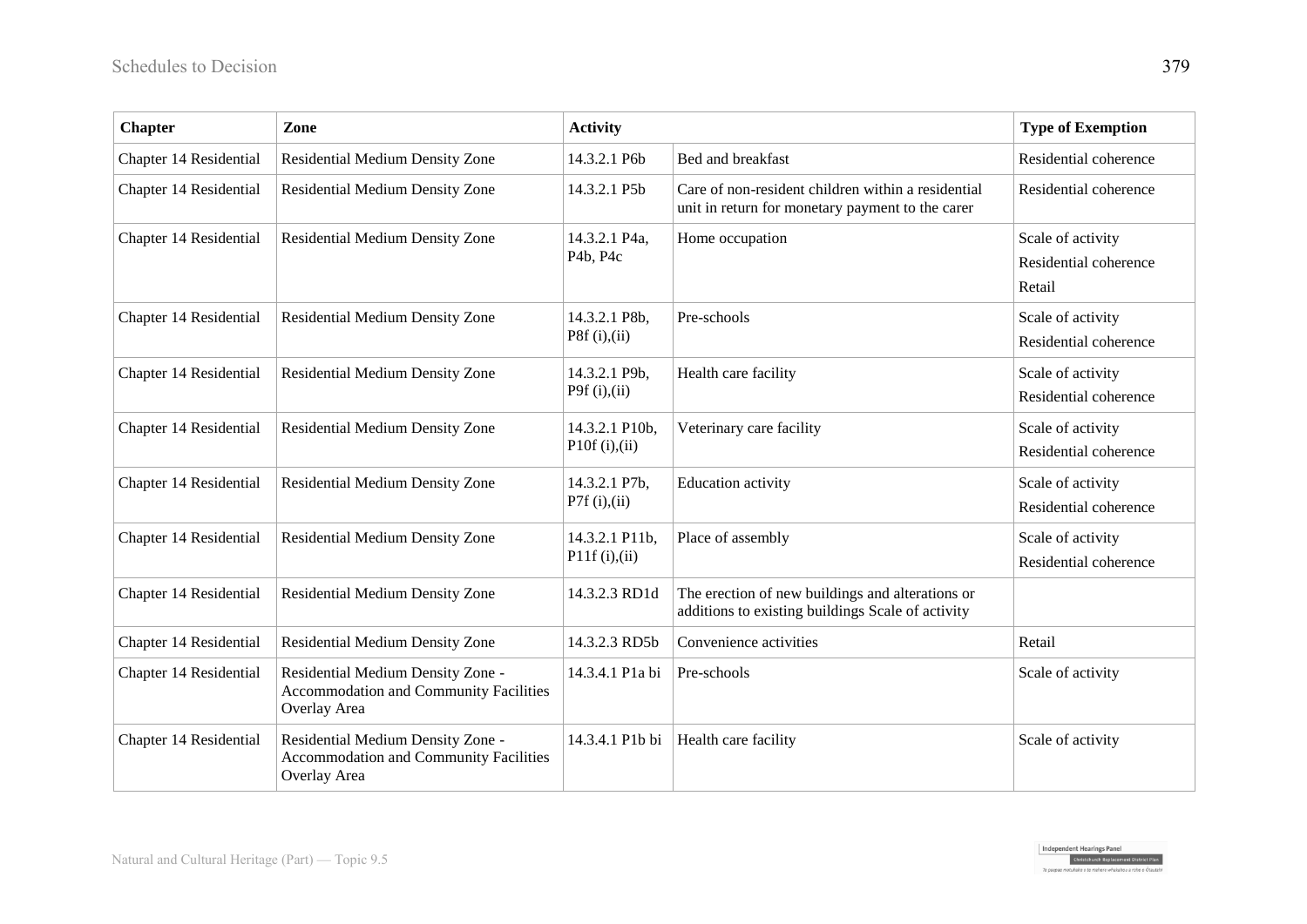| <b>Chapter</b>         | Zone                                                                                               | <b>Activity</b>              |                                                                                                        | <b>Type of Exemption</b>                             |
|------------------------|----------------------------------------------------------------------------------------------------|------------------------------|--------------------------------------------------------------------------------------------------------|------------------------------------------------------|
| Chapter 14 Residential | Residential Medium Density Zone -<br><b>Accommodation and Community Facilities</b><br>Overlay Area | 14.3.4.1 P1c bi              | Veterinary care facility                                                                               | Scale of activity                                    |
| Chapter 14 Residential | Residential Medium Density Zone -<br><b>Accommodation and Community Facilities</b><br>Overlay Area | 14.3.4.1 P1d bi              | <b>Education</b> activity                                                                              | Scale of activity                                    |
| Chapter 14 Residential | Residential Medium Density Zone -<br><b>Accommodation and Community Facilities</b><br>Overlay Area | 14.3.4.1 P1e bi              | Place of assembly                                                                                      | Scale of activity                                    |
| Chapter 14 Residential | Residential Banks Peninsula Zone                                                                   | 14.4.2.1 P7 b                | Bed and breakfast                                                                                      | Residential coherence                                |
| Chapter 14 Residential | Residential Banks Peninsula Zone                                                                   | 14.4.2.1 P6 b                | Care of non-resident children within a residential<br>unit in return for monetary payment to the carer | Residential coherence                                |
| Chapter 14 Residential | Residential Banks Peninsula Zone                                                                   | 14.4.2.1 P5a,<br>P5b, P5c    | Home occupation                                                                                        | Scale of activity<br>Residential coherence<br>Retail |
| Chapter 14 Residential | Residential Banks Peninsula Zone                                                                   | 14.4.2.1 P9b,<br>P9e, P9f    | Pre-schools                                                                                            | Scale of activity<br>Residential coherence           |
| Chapter 14 Residential | Residential Banks Peninsula Zone                                                                   | 14.4.2.1 P11b,<br>P11e, P11f | Veterinary care facility                                                                               | Scale of activity<br>Residential coherence           |
| Chapter 14 Residential | Residential Banks Peninsula Zone                                                                   | 14.4.2.1 P8b,<br>P8e, P8f    | Education activity                                                                                     | Scale of activity<br>Residential coherence           |
| Chapter 14 Residential | Residential Banks Peninsula Zone                                                                   | 14.4.2.4 P10b                | Health care facility                                                                                   | Scale of activity                                    |
| Chapter 14 Residential | Residential Banks Peninsula Zone                                                                   | 14.4.2.4 D6b                 | Retail                                                                                                 | Retail/Scale of activity                             |
| Chapter 14 Residential | Residential New Neighbourhood Zones                                                                | 14.9.2.1 P6b                 | Care of non-resident children within a residential<br>unit in return for monetary payment to the carer | Residential coherence                                |

Independent Hearings Panel<br>Christchurch Replacement District Plan hake o te mahere whakahou a rohe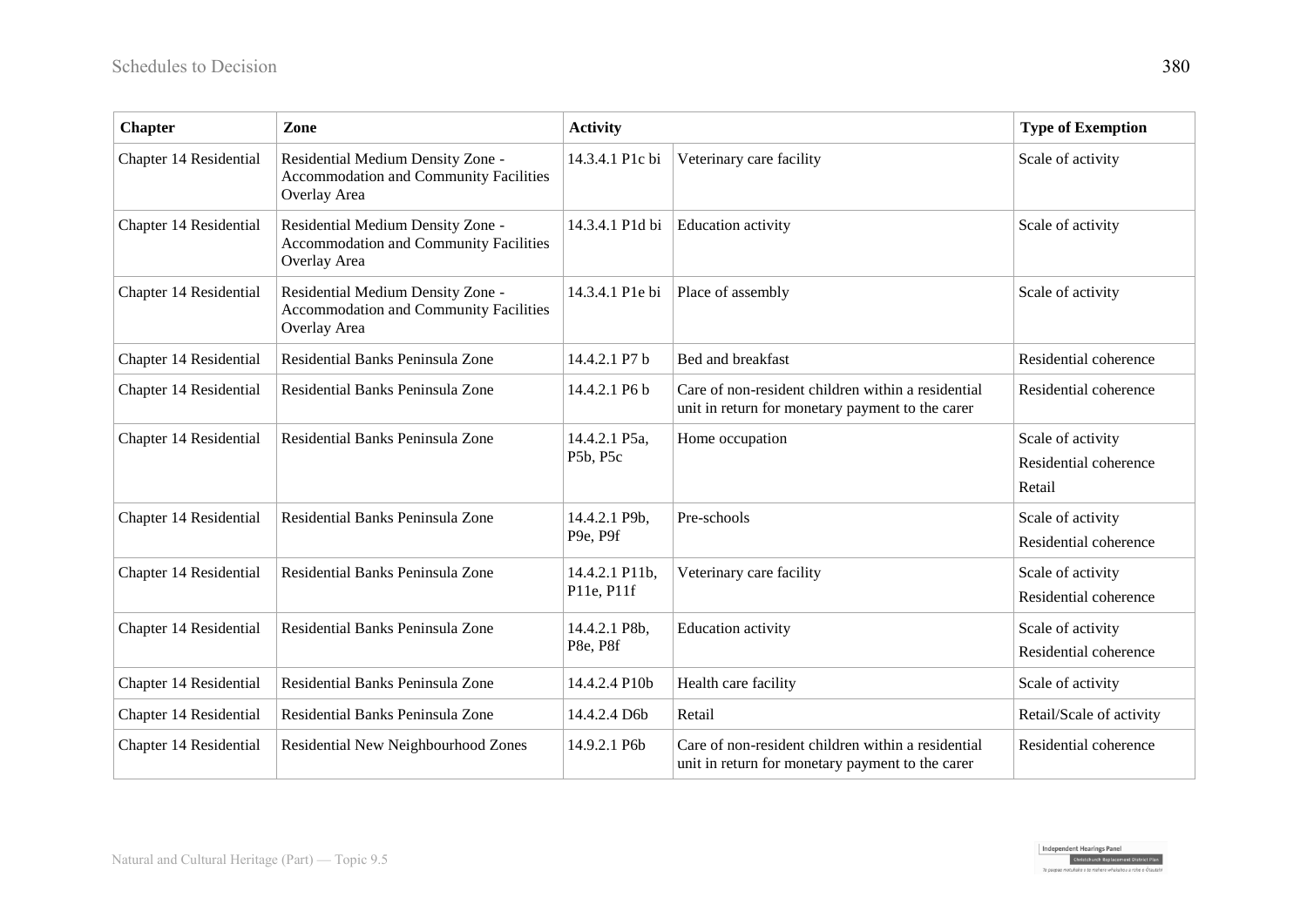| <b>Chapter</b>         | Zone                                | <b>Activity</b>                  |                                                                                                        | <b>Type of Exemption</b>                             |
|------------------------|-------------------------------------|----------------------------------|--------------------------------------------------------------------------------------------------------|------------------------------------------------------|
| Chapter 14 Residential | Residential New Neighbourhood Zones | 14.9.2.1 P5a,<br>P5b, P5c        | Home occupation                                                                                        | Scale of activity<br>Residential coherence<br>Retail |
| Chapter 14 Residential | Residential New Neighbourhood Zones | 14.9.2.1 P9b,<br>P9d, P9f(i)     | Pre-schools                                                                                            | Scale of activity<br>Residential coherence           |
| Chapter 14 Residential | Residential New Neighbourhood Zones | 14.9.2.1, P10b                   | Health care facility                                                                                   | Scale of activity<br>Residential coherence           |
| Chapter 14 Residential | Residential New Neighbourhood Zones | 14.9.2.1 P11b,<br>P11f(i), (ii)  | Veterinary care facility                                                                               | Scale of activity<br>Residential coherence           |
| Chapter 14 Residential | Residential New Neighbourhood Zones | 14.9.2.1 P8b,<br>P8f(i), (ii)    | <b>Education</b> activity                                                                              | Scale of activity<br>Residential coherence           |
| Chapter 14 Residential | Residential New Neighbourhood Zones | 14.9.2.1 P24b,<br>P12d, P12f (i) | Place of assembly                                                                                      | Scale of activity<br>Residential coherence           |
| Chapter 14 Residential | Residential New Neighbourhood Zone  | 14.9.2.3 RD4b                    | Convenience activities                                                                                 | Retail                                               |
| Chapter 14 Residential | <b>Residential Hills Zone</b>       | 14.5.2.1 P10b                    | Bed and breakfast                                                                                      | Residential coherence                                |
| Chapter 14 Residential | <b>Residential Hills Zone</b>       | 14.5.2.1 P9b                     | Care of non-resident children within a residential<br>unit in return for monetary payment to the carer | Residential coherence                                |
| Chapter 14 Residential | <b>Residential Hills Zone</b>       | 14.5.2.1 P8a,<br>P8b, P8c        | Home occupation                                                                                        | Scale of activity<br>Residential coherence<br>Retail |
| Chapter 14 Residential | Residential Large Lot Zone          | 14.7.2.1 P7b                     | Bed and breakfast                                                                                      | Residential coherence                                |
| Chapter 14 Residential | Residential Large Lot Zone          | 14.7.2.1 P6b                     | Care of non-resident children within a residential<br>unit in return for monetary payment to the carer | Residential coherence                                |

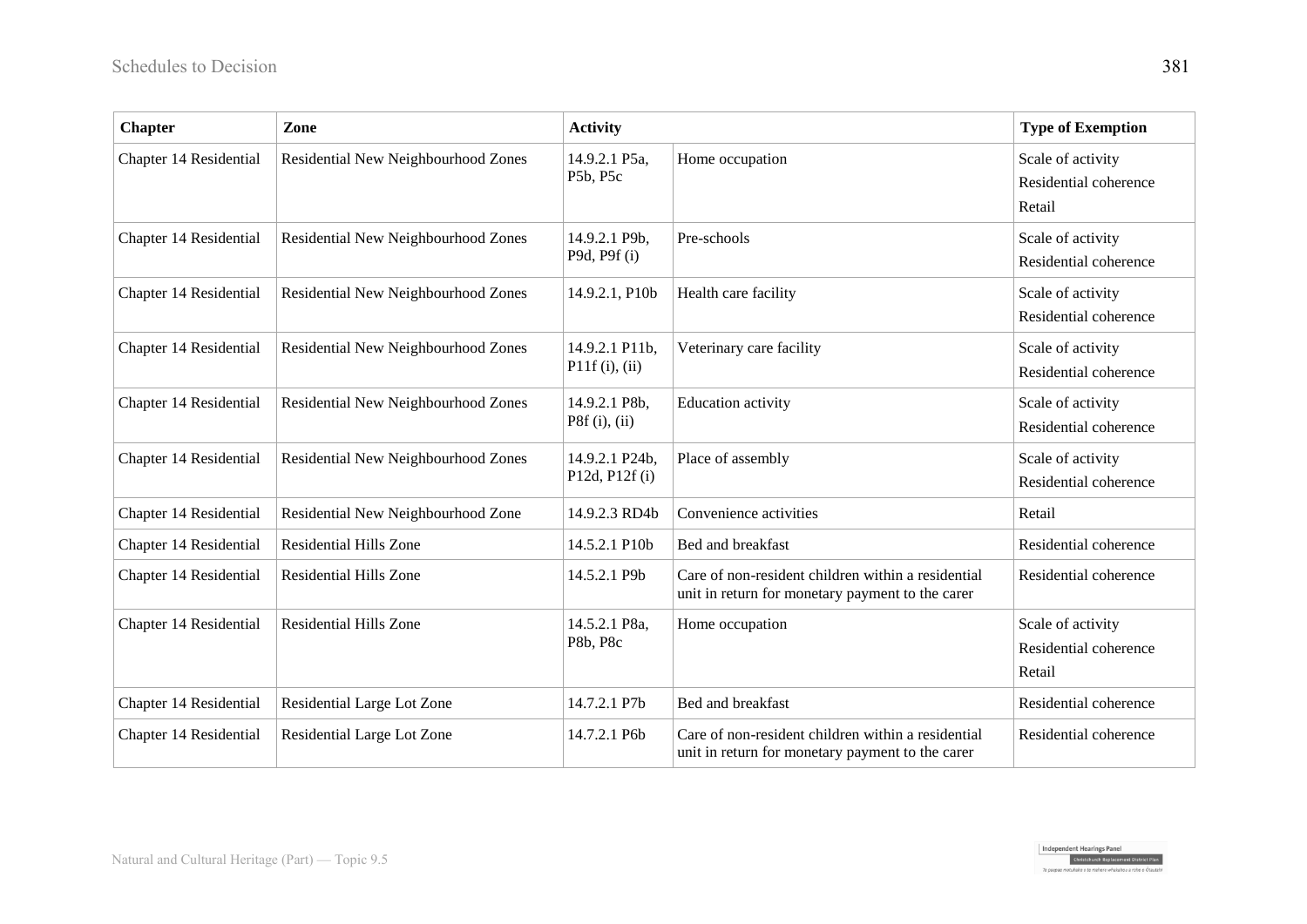| <b>Chapter</b>         | Zone                              | <b>Activity</b>           |                                                                                                        | <b>Type of Exemption</b>                             |
|------------------------|-----------------------------------|---------------------------|--------------------------------------------------------------------------------------------------------|------------------------------------------------------|
| Chapter 14 Residential | Residential Large Lot Zone        | 14.7.2.1 P5a,<br>P5b, P5c | Home occupation                                                                                        | Scale of activity<br>Residential coherence<br>Retail |
| Chapter 14 Residential | Residential Small Settlement Zone | 14.8.2.1 P6b              | Bed and breakfast                                                                                      | Residential coherence                                |
| Chapter 14 Residential | Residential Small Settlement Zone | 14.8.2.1 P5b              | Care of non-resident children within a residential<br>unit in return for monetary payment to the carer | Residential coherence                                |
| Chapter 14 Residential | Residential Small Settlement Zone | 14.8.2.1 P4a.<br>P4b, P4c | Home occupation                                                                                        | Scale of activity<br>Residential coherence<br>Retail |



hake o te mahere whakahou a rohe i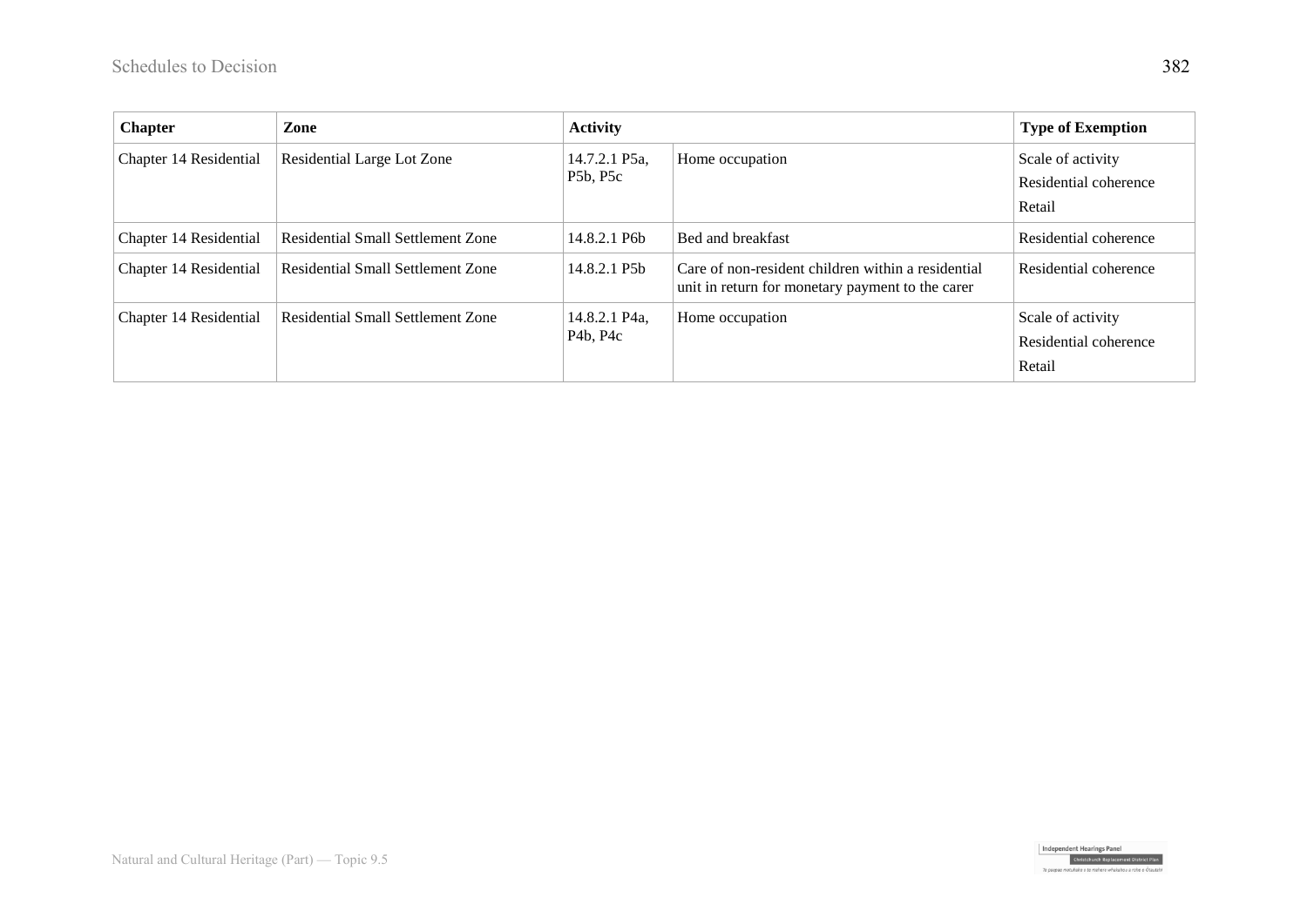#### **Appendix 9.3.7.4.2 - Central City Heritage Exemptions**

The activities within a heritage item or heritage setting shall be exempt from compliance with the rules in other chapters as set out in the table below.

These exemptions shall only apply as long as the protected heritage item remains in the heritage setting or has been granted resource consent for relocation within the same land parcel.

| Zone                              | <b>Activity</b>                  |                                       | <b>Type of Exemption</b>  |
|-----------------------------------|----------------------------------|---------------------------------------|---------------------------|
| <b>Central City Business Zone</b> | 15.10.1.1 P13b, P13c, P13d, P13e | Residential activity                  | Outdoor service space     |
|                                   |                                  |                                       | Minimum net floor area    |
|                                   |                                  |                                       | Outdoor living space      |
| <b>Central City Business Zone</b> | $15.10.2.1$ a, b                 | Building setback and continuity       |                           |
| <b>Central City Business Zone</b> | 15.10.2.2                        | Verandas                              |                           |
| <b>Commercial Local Zone</b>      | 15.5.1.1 P3                      | Retail activity excluding supermarket | Gross Leasable Floor Area |
| <b>Commercial Local Zone</b>      | 15.5.1.1 P6                      | Second hand goods outlet              | Gross Leasable Floor Area |
| <b>Commercial Local Zone</b>      | 15.5.1.1 P7                      | Commercial services                   | Gross Leasable Floor Area |
| <b>Commercial Local Zone</b>      | 15.5.1.1 P10                     | Office activity                       | Gross Leasable Floor Area |
| <b>Commercial Local Zone</b>      | 15.5.1.1 P12                     | Community facility                    | Gross Leasable Floor Area |
| <b>Commercial Local Zone</b>      | 15.5.1.1 P13                     | Health care facility                  | Gross Leasable Floor Area |
| <b>Commercial Local Zone</b>      | 15.5.1.1 P14                     | <b>Education</b> activity             | Gross Leasable Floor Area |
| <b>Commercial Local Zone</b>      | 15.5.1.1 P15                     | Care facility                         | Gross Leasable Floor Area |
| <b>Commercial Local Zone</b>      | 15.5.1.1 P16                     | Preschools                            | Gross Leasable Floor Area |
| <b>Commercial Local Zone</b>      | 15.5.1.1 P17                     | Spiritual facility                    | Gross Leasable Floor Area |
| <b>Commercial Local Zone</b>      | 15.5.1.1 P19c, P19d (i), (ii)    | Residential activity                  | Minimum net floor area    |
|                                   |                                  |                                       | Outdoor service space     |
|                                   |                                  |                                       | Indoor storage space      |

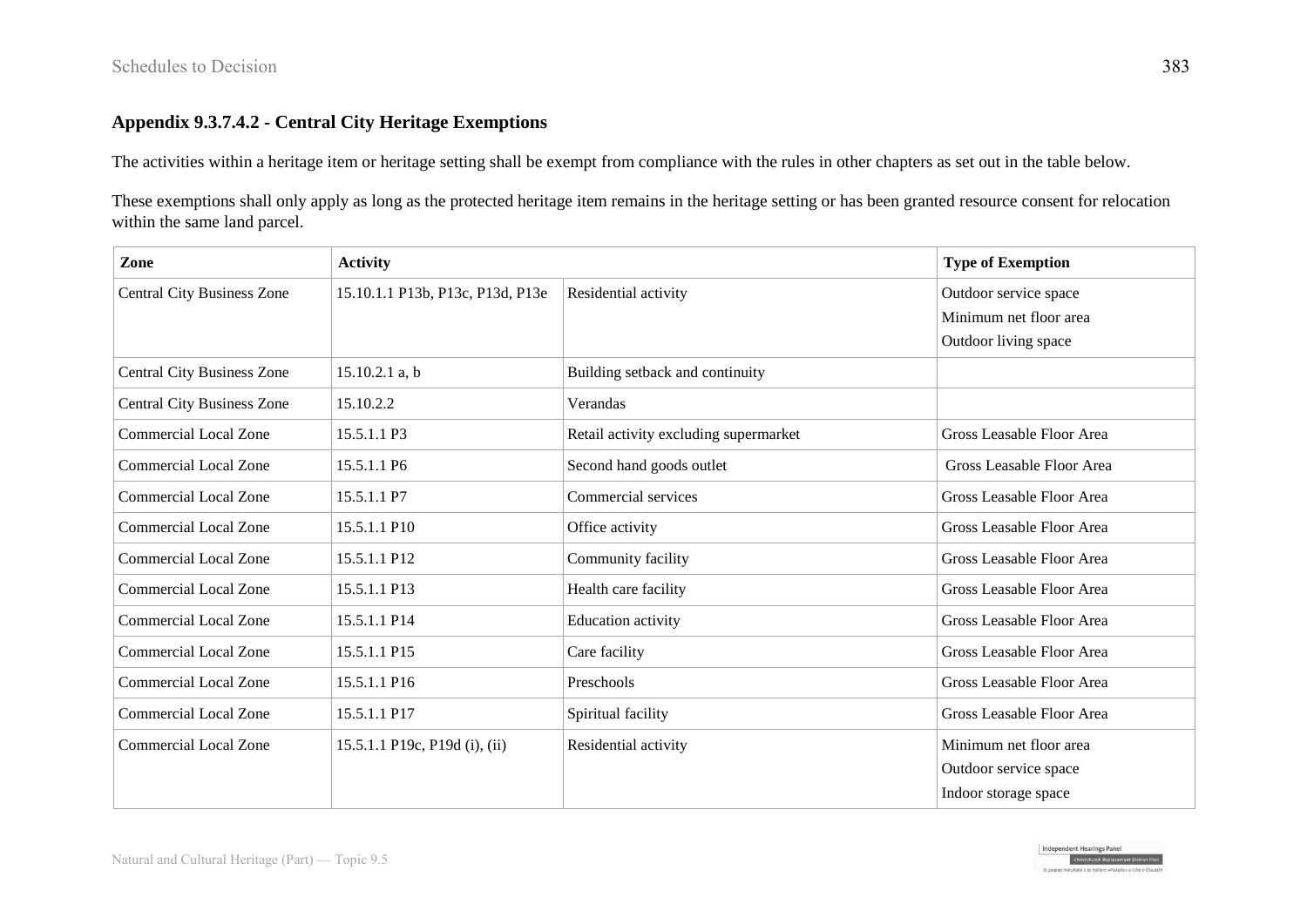| Zone                                                            | <b>Activity</b>   |                                                                                                                                                                                       | <b>Type of Exemption</b>                   |
|-----------------------------------------------------------------|-------------------|---------------------------------------------------------------------------------------------------------------------------------------------------------------------------------------|--------------------------------------------|
| Commercial Local Zone                                           | 15.5.1.1 P9       | Food and beverage outlet                                                                                                                                                              | Gross Leasable Floor Area                  |
| Commercial Local Zone                                           | 15.5.2.2 b        | Street scene                                                                                                                                                                          |                                            |
| <b>Central City Living Zone</b>                                 | 14.13.2.1 P7      | Care of non-resident children within a residential unit in<br>return for monetary payment to the carer                                                                                | Residential coherence                      |
| <b>Central City Living Zone</b>                                 | 14.13.2.1 P8      | Any non-residential activity up to 40m <sup>2</sup> Gross Floor Area<br>(including any area of outdoor storage) that is otherwise<br>not provided for under Rule 14.13.2.1 P9 and P10 | Scale of activity<br>Residential coherence |
| All zones outside the Specific<br>Purpose (Lyttelton Port) Zone | $\vert 7.4.2.1 d$ | Car parking maximum area                                                                                                                                                              | Car parking                                |
| All zones outside the Specific<br>Purpose (Lyttelton Port) Zone | 7.4.2.1 e         | Car parking dimensions                                                                                                                                                                | Car parking                                |



uhake o te mahere whakahou a rohe o Ōt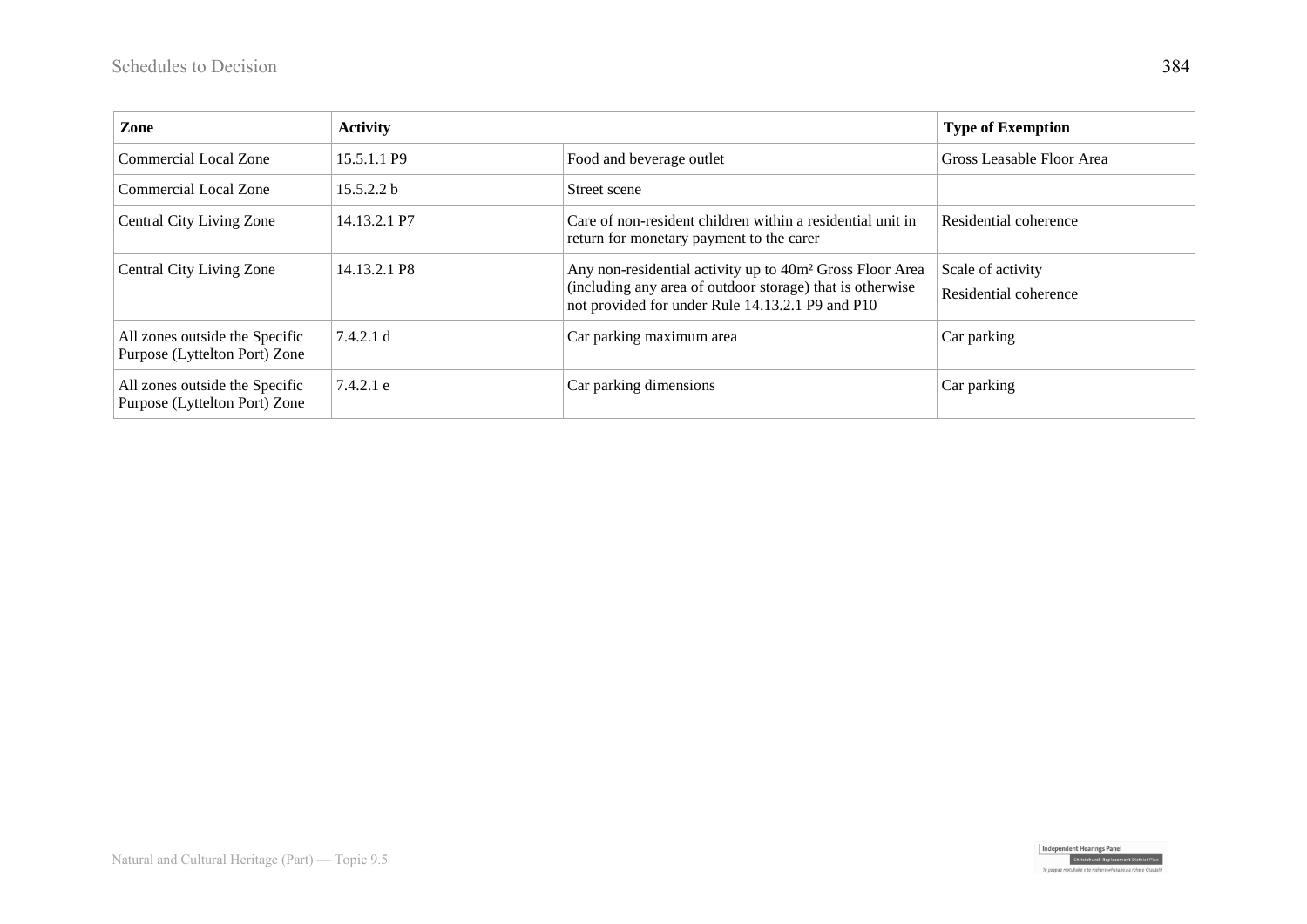#### **Appendix 9.3.7.5 — Heritage Works Plan**

Heritage Works include Reconstruction, Restoration, and Heritage Upgrade Works and may also include Repairs, Maintenance and Heritage Investigative and Temporary Works that are otherwise permitted activities, but are incorporated as part of these other works.

#### **1. Principles**

The Heritage Works Plan shall be prepared, and the Heritage Works shall be undertaken, in accordance with the following matters:

- 1.1 The objective and policies of Section 9.3 of the District Plan;
- 1.2 The heritage building is made and kept safe for future occupation in terms of compliance with required seismic standards and Building Act requirements;
- 1.3 The degree of intervention should be kept to a practical minimum;
- 1.4 Traditional methods and materials should be given preference, except where new materials are necessary for reasons of safety, compliance and performance; and
- 1.5 The Heritage Works are for the purpose of facilitating ongoing viable uses of heritage items.

#### **2. The Heritage Works Plan shall:**

- 2.1 Include the documentation process to be used to capture a comprehensive photographic record of the heritage item prior to Heritage Works commencing, while they are being undertaken (particularly to record revealed heritage fabric) and once completed.
- 2.2 Contain a description and plans, elevations and cross sections (scope of works) showing those parts of the heritage item which are subject to the Heritage Works. These are to be accompanied by an assessment by the Heritage Professional in regards to the effect on heritage fabric.
- 2.3 Provide a description of the techniques to be used to undertake the Heritage Works described in clause 2.2 above.
- 2.4 Include a Temporary Protection Plan where this is necessary to prevent further damage to the heritage item or damage to the heritage setting, during the Heritage Works.
- 2.5 Identify any special skills required for undertaking the Heritage Works (e.g. stonemasonry, glass, timber).
- 2.6 Where relevant be accompanied by a chartered structural engineer's assessment addressing:
	- the damage;
	- with regard to the effects on heritage fabric, the options considered for undertaking the works; and

Independent Hearings Panel<br>Christchurch Replacement District Plan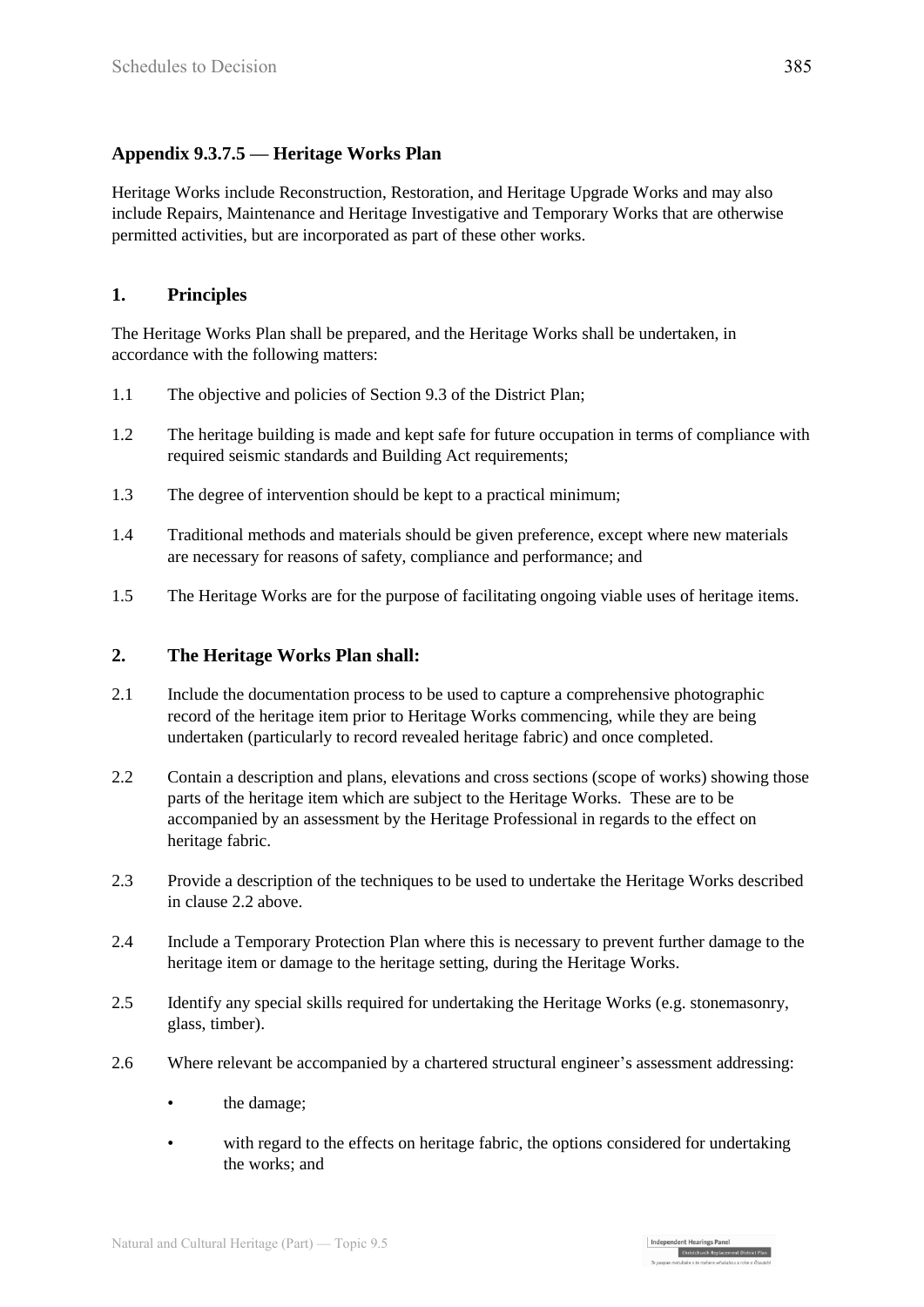- the engineering design documentation for the chosen option.
- 2.7 Specify the timeframe required to complete the Heritage Works, and nominate the Heritage Professional who will be responsible for overseeing the works.

The level of information provided under each of  $2.1 - 2.7$  shall be commensurate with the nature and scale of the proposed works.

#### **3. Need for further works**

3.1 The Heritage Works Plan may be amended should investigative works or Building Act requirements lead to the need for additional work or modifications to the Heritage Works Plan as originally submitted. In this case, an amendment to the Heritage Works Plan shall be submitted to the Council.

#### **4. Preparation**

- 4.1 The Heritage Works Plan shall be prepared and signed by:
	- (i) A Heritage Professional; and
	- (ii) A chartered structural engineer, where any works affect structural elements of the heritage item; and
	- (iii) Where required, any other relevant expert with respect to compliance with other provisions of the Building Act.
- 4.2 For the purposes of clause 4.1(i), a Heritage Professional is defined in Chapter 2 Definitions the Heritage Works Plan shall include confirmation that the Heritage Professional meets the relevant criteria in the Heritage Professional definition, and shall provide evidence of the person's role the projects relied on for the purpose of that definition. The evidence provided must demonstrate that the person's experience in heritage conservation is relevant to the nature of the works and the heritage fabric being considered.

#### **5. Certification**

The Council shall certify that the Heritage works plans (or any subsequent amendments) has been prepared in accordance with Clauses  $1 - 4$  above.

Independent Hearings Pane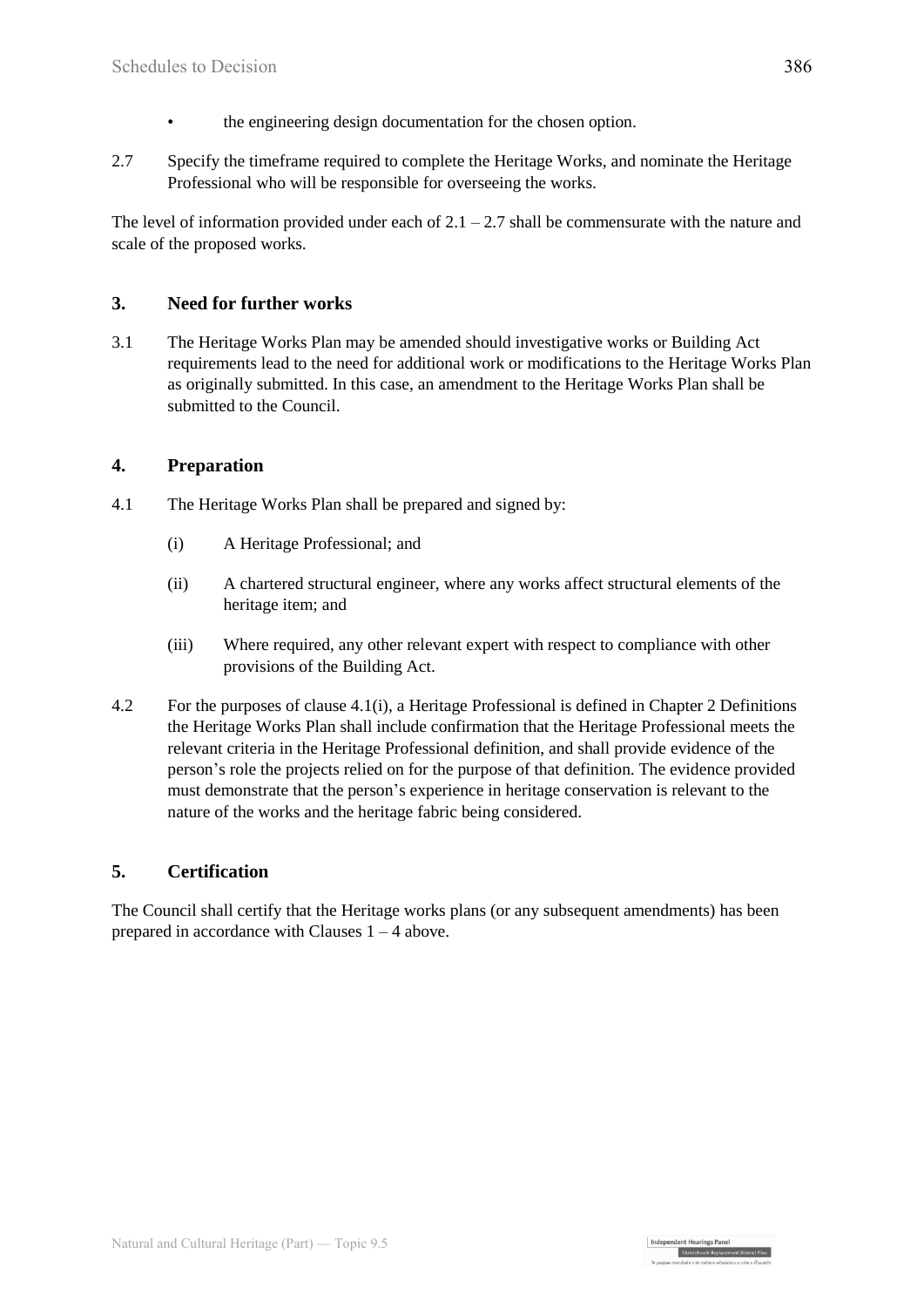#### **Appendix 9.3.7.6 - Certification of Non-Heritage Fabric**

#### **1. Principles**

An assessment to confirm fabric is not heritage fabric shall be undertaken in accordance with the following matters:

1.1 An understanding of the heritage significance of the fabric, including within the context of the significance of the heritage item as a whole, shall be established before assessing and identifying nonheritage fabric.

1.2 Identification of non-heritage fabric shall be informed by relevant and recent documentation and through visual inspections.

1.3 The purpose of the documentation and visual inspections is to assist in determining factors such as: evidence of age of the fabric; context; and other relevant information about the item and fabric; new information about the significance of materials/fabric (particularly in the case of interior fabric which is scheduled in the Schedule of Interior Heritage Fabric of that heritage item, within Appendix 9.3.6.7.1).

1.4 Documentary sources include (but are not limited to): conservation plans, conservation reports, detailed heritage assessment reports, resource consent history, building or planning files, architectural plans, photographs, the Statements of Significance of the heritage item.

2. Preparation and documentation to confirm non-heritage fabric

The documentation required to prepare and confirm non-heritage fabric shall include the following:

2.1 Documentary sources consulted and relied upon. As a minimum these shall include any relevant conservation plan, where this is available and the relevant statement of significance.

2.2 The dates of site visit(s) undertaken, (which must include a visit in the period subsequent to any previous modifications of the fabric or area being assessed.

2.3 A record of any second opinion or peer review that has been obtained.

2.4 Confirmation that in the heritage professional's opinion, and having regard to Clauses 1 and 2 above the fabric does not make any contribution to the overall significance of the heritage item. This shall include an explanation of how this opinion has been formed.

3. The confirmation of non-heritage fabric shall be prepared and signed by a Heritage Professional, and shall include: confirmation that the Heritage Professional meets the relevant criteria in the Heritage Professional definition and evidence of the person's role in the projects relied on for the purpose of that definition.

The evidence provided must demonstrate that the person's experience in heritage conservation is relevant to the nature of the heritage fabric being considered.

4. For the purposes of clause 3, a Heritage Professional is defined in Chapter 2 Definitions.

5. Certification